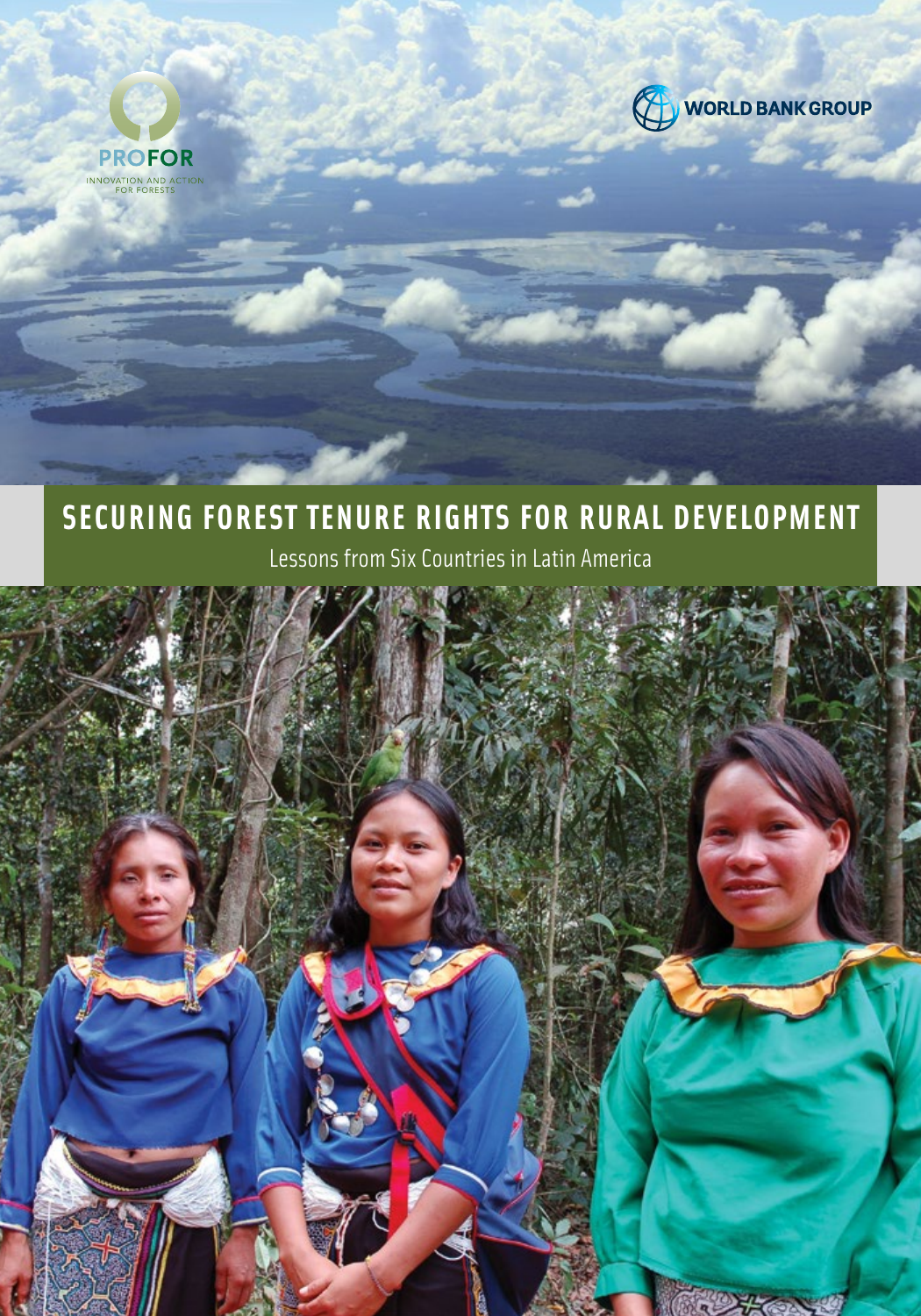#### Suggested Citation:

Segura Warnholtz, Gerardo, with Mercedes Fernández, James Smyle and Jenny Springer. 2017. *Securing Forest Tenure Rights for Rural Development: Lessons from Six Countries in Latin America*. PROFOR, Washington DC.

ISBN: 978-0-9910407-8-0

#### Disclaimer:

All omissions and inaccuracies in this document are the responsibility of the authors. The views expressed in this guide do not necessarily represent those of the institutions involved, nor do they necessarily represent official policies of these institutions.

Photo Credits: Gerardo Segura Warnholtz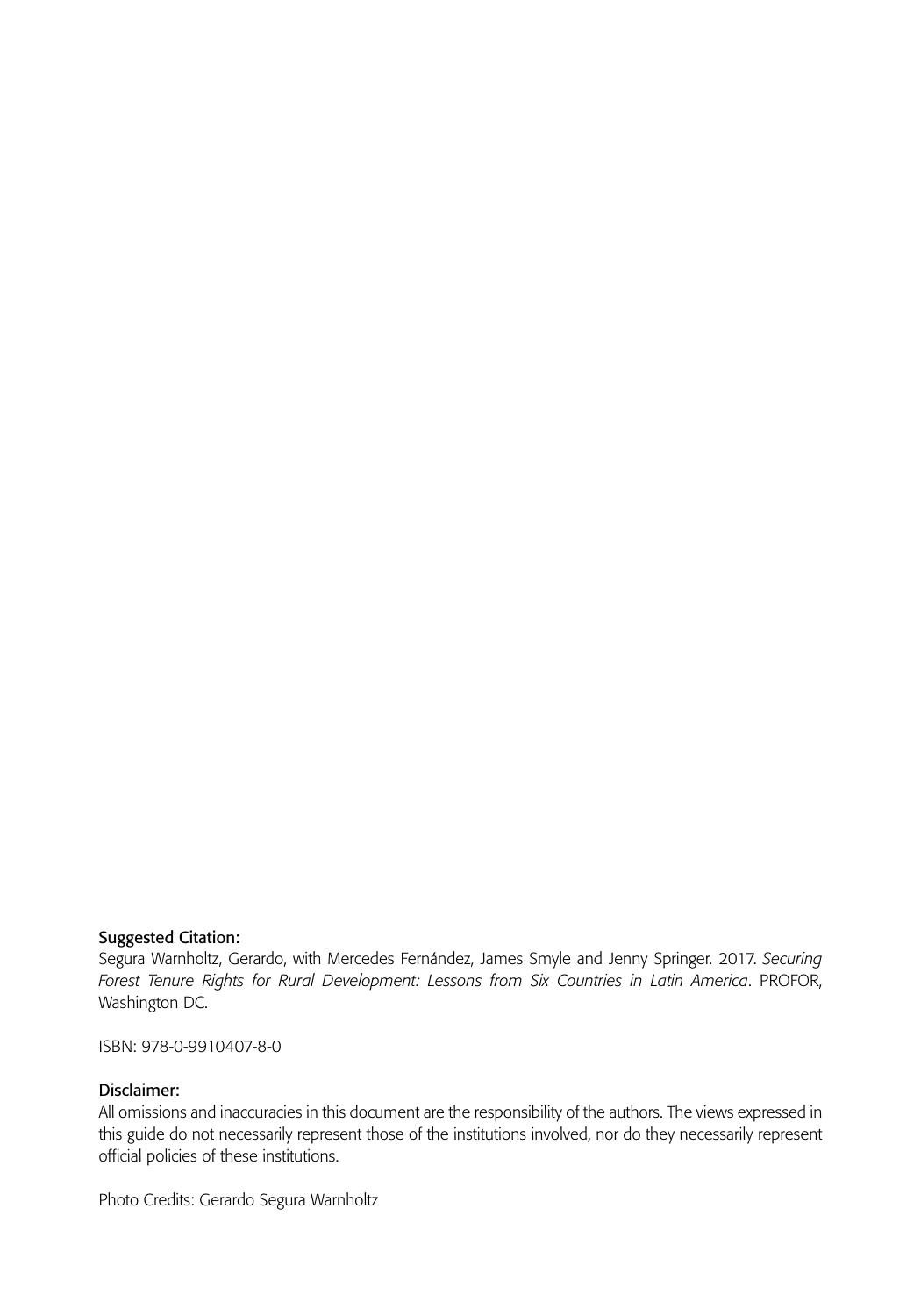### **SECURING FOREST TENURE RIGHTS FOR RURAL DEVELOPMENT**

Lessons from Six Countries in Latin America



By

 **Gerardo Segura Warnholtz** with **Mercedes Fernández, James Smyle** and **Jenny Springer**



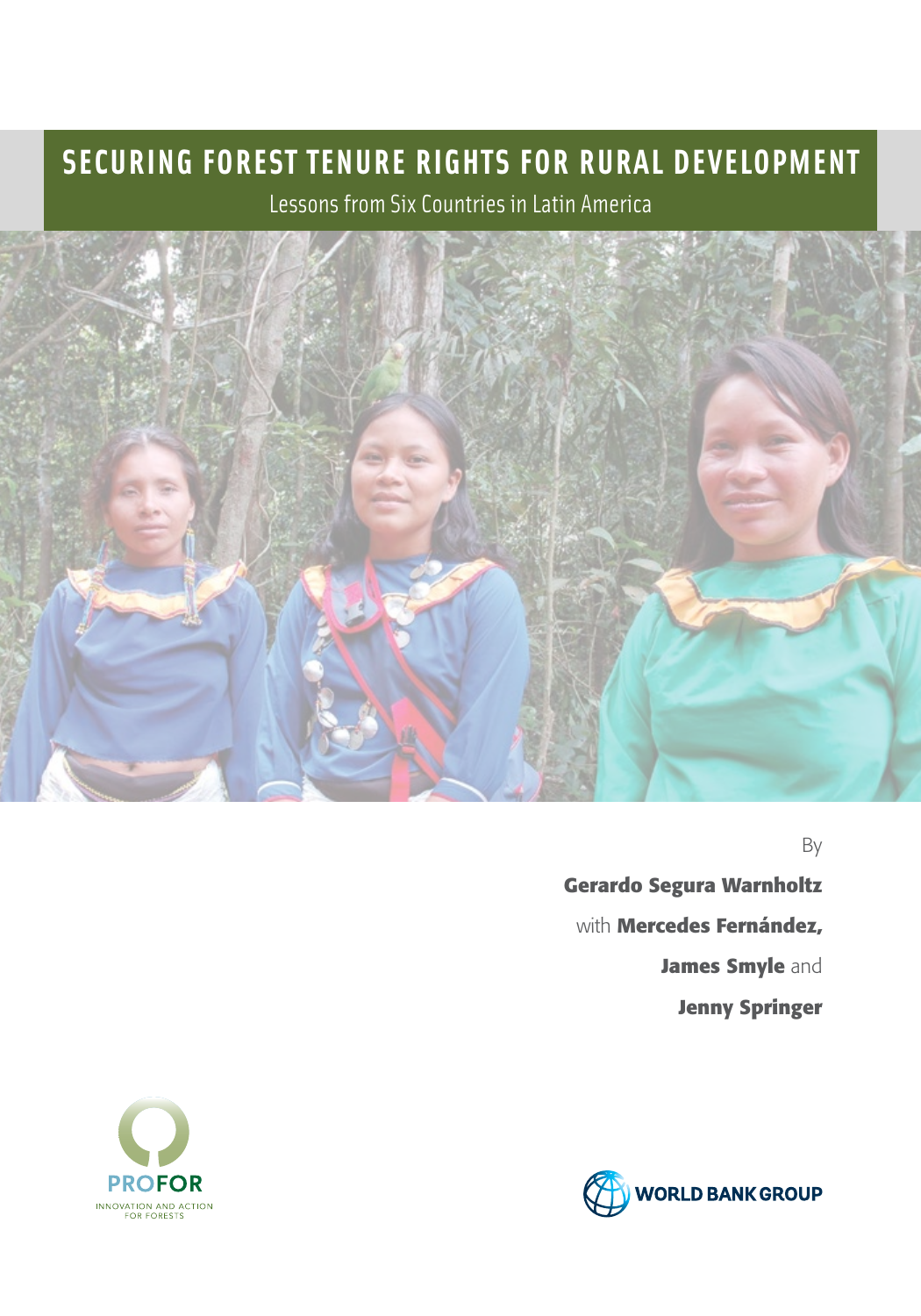#### Acknowledgements

This report presents the results of a comparative analysis of forest tenure rights and rural development led by Gerardo Segura and documented in a 2015 synthesis report co-authored by Gerardo Segura, Mercedes Fernández and James Smyle. The study was conducted with the valuable support of the Program on Forests (PROFOR) of the World Bank and in collaboration with Climate Focus, B.V and their affiliates in the study countries, who prepared country reports for each country: Universidad de Buenos Aires and Claudio Lutzky (Argentina); Guerrero Ruíz y Asociados (Colombia); Fundación PRISMA (El Salvador and Nicaragua); Mario Vallejo and Mark Wilkinson (Honduras), and Libélula (Peru). Gerardo Segura and Jenny Springer prepared this report of main findings, lessons and recommendations, based on the synthesis report. The following colleagues also contributed with important ideas and comments to the original design of the study and/or to previous versions of this report: Augusta Molnar, David Kaimowitz, Malcolm Childress, Enrique Pantoja, Stamatis Kotouzas, Maria Alejandra Bouquet, Christian A. Peter, Victoria Stanley, Omaira Bolaños, Nalin Kishor, Laura Ivers and Valerie Hickey.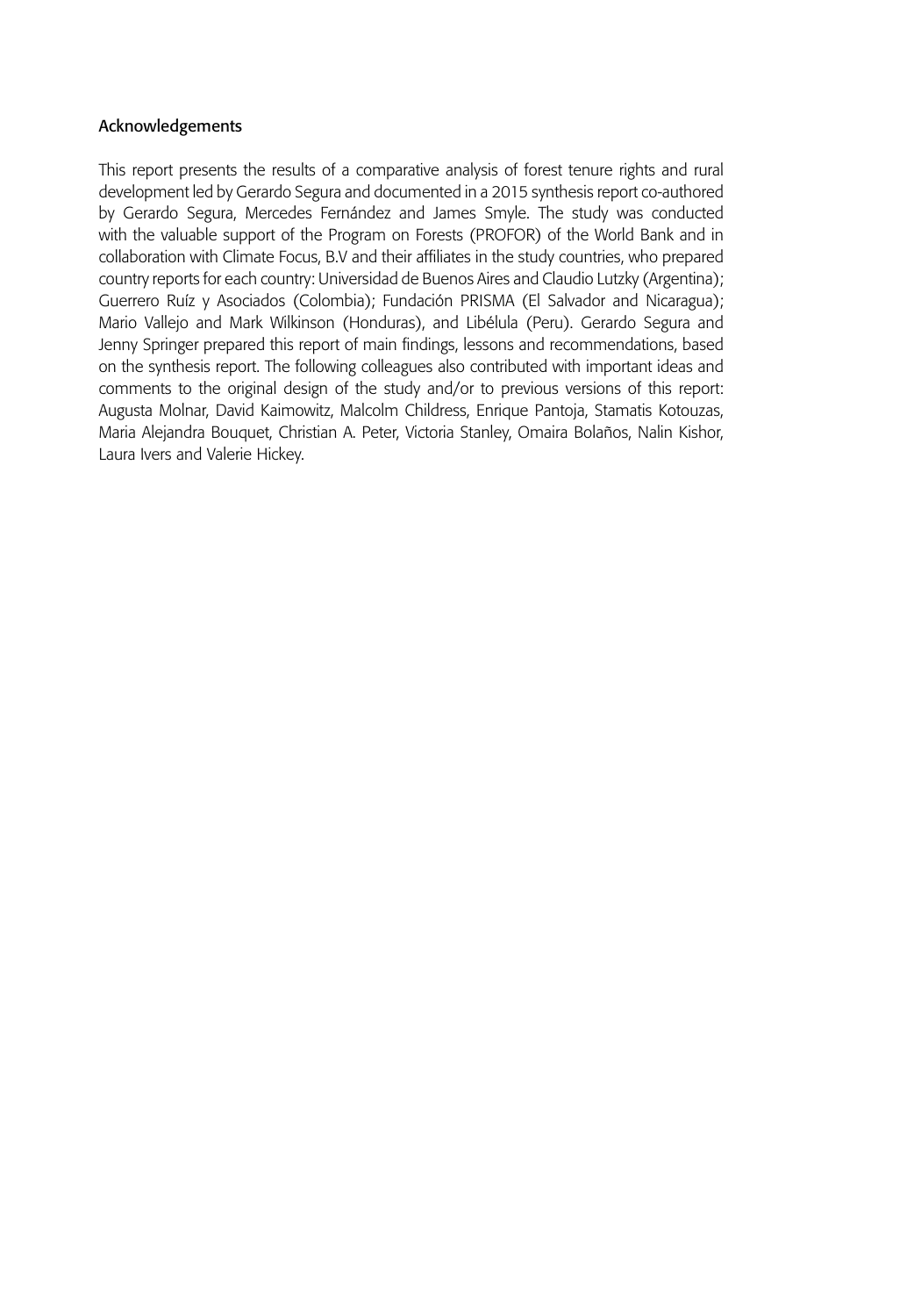# **TABLE OF CONTENTS**

| Foreword                       |    |
|--------------------------------|----|
| Introduction                   | 5  |
| Approach and Methods           |    |
| Main Findings and Lessons      | 9  |
| Conclusion and Recommendations | 19 |
| <b>Endnotes</b>                | 23 |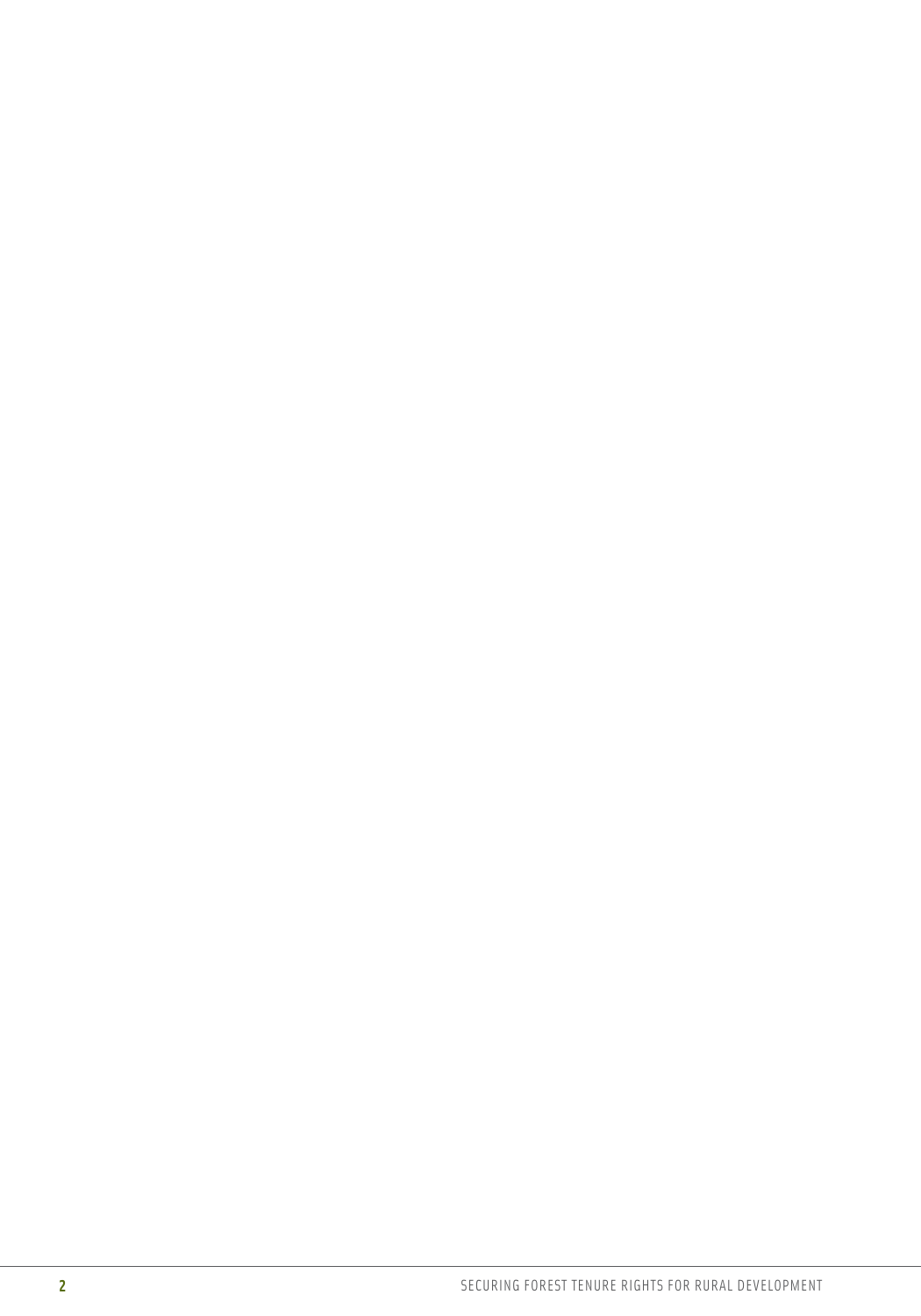### **FOREWORD**

The mission of the World Bank Group is to end extreme poverty and boost shared prosperity in a sustainable manner. Clarifying and securing forest tenure rights around the world, and the associated management practices and livelihoods of indigenous peoples and local communities in forest areas, is critical to achieving these goals.

Secure tenure is widely recognized as an essential foundation for achieving a range of rural economic development goals. However, forest areas in low and middle-income countries face particular challenges in strengthening the security of land and resource tenure. Forest peoples are often among the poorest and most politically marginalized communities in their national contexts, and their tenure systems are often based on customary, collective rights that have insufficient formal legal protection. Government presence and capacity in forest areas to support and defend local rights may be limited, and forest lands also face competing pressures for other land uses. These longstanding challenges have acquired new urgency with the keen focus on the role of forests in climate change mitigation, and increasing evidence showing that securing community tenure and supporting communitybased forest management are key strategies to reduce deforestation.

This study on *Securing Forest Tenure Rights for Rural Development* aims to contribute to efforts worldwide to reduce poverty and strengthen sustainable management in forest areas. It does so by reviewing the progress of tenure reforms in six countries in Latin America, and drawing lessons to help advance the realization of these reforms and inform similar initiatives in other countries. We hope that the results will be useful for policy-makers who have responsibility for forests, climate change, land tenure, agricultural development and poverty reduction programs in rural areas, as well as for civil society organizations and international partners working on land tenure and natural resource governance. We also expect that this study will assist and inform the work of World Bank programs in rural development, environment and natural resources, agriculture, social development, climate change, and carbon finance, by increasing attention and support to indigenous and community forest tenure as it relates to these areas of work.

#### **Laura Tuck**

Vice President for Sustainable Development, World Bank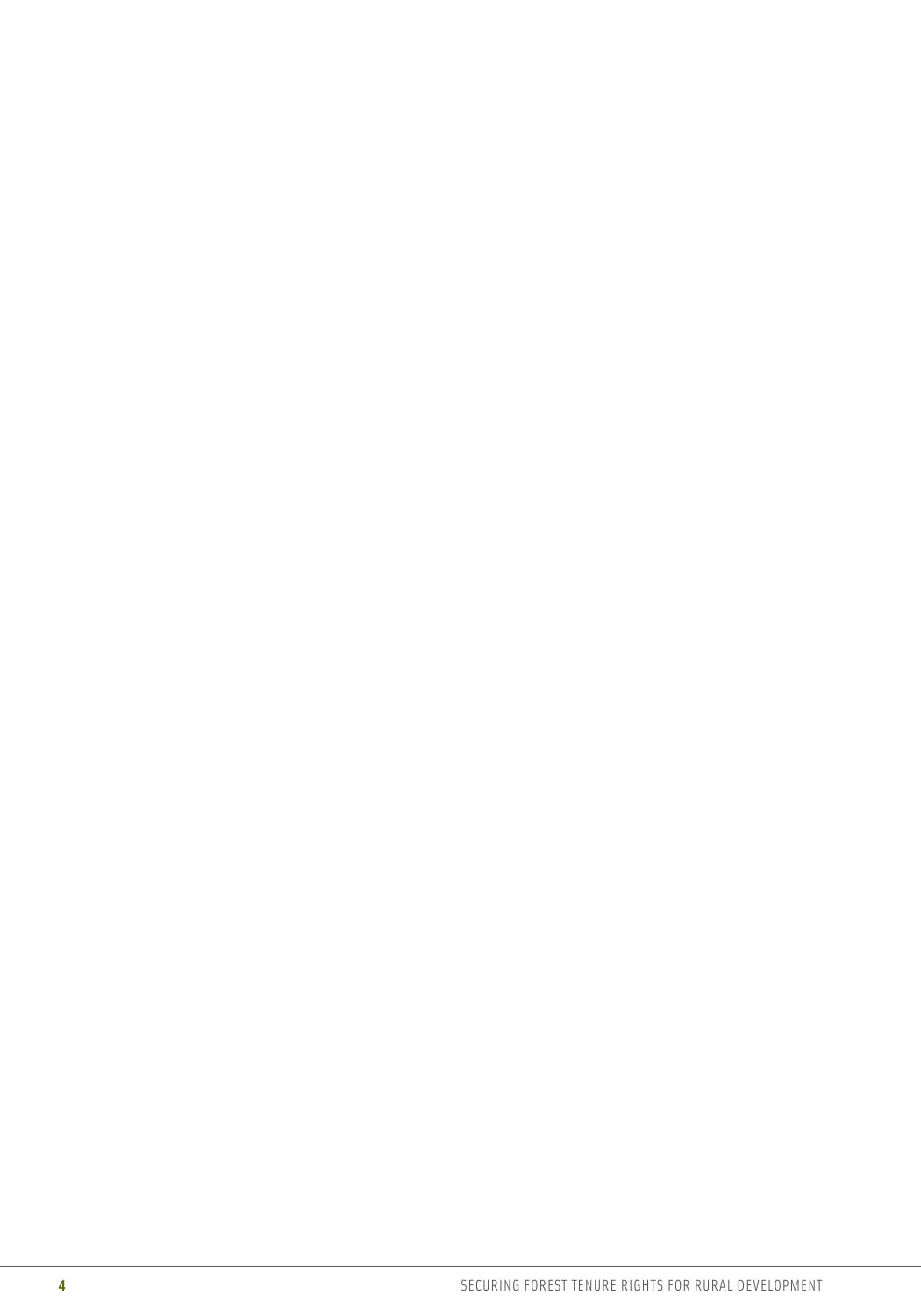# **INTRODUCTION**

One of the most important challenges that governments face in their efforts to reduce poverty and inequality in rural landscapes, and achieve environmental and climate goals, is to recognize and secure the land and forest tenure rights of indigenous peoples and local communities. There is growing recognition that secure tenure rights provide a critical foundation for local economic development, biodiversity conservation, carbon emissions reductions, and the realization of human rights. Moreover, promising progress has been made by many developing countries, particularly in Latin America, to introduce legal frameworks and targeted policies to transfer or devolve forest rights to local people. In many cases, however, these reforms remain partial, and their implementation and enforcement is still far from materializing.

These unfinished tenure reform agendas have significant impacts on the ability of countries to achieve their poverty reduction and environmental goals. A substantial body of research documents the essential foundations land and resource tenure provide for food security and sustainable livelihoods,<sup>1</sup> including contributions to women's livelihoods and gender equity.2 With regard to environmental goals, a comprehensive review of relevant studies undertaken in 2014 found that where communities have legal rights to their forests and government support for management and enforcement, deforestation rates (and associate carbon emissions) are significantly lower than in areas outside those community forests.<sup>3</sup> As one example, Nelson and Chomitz<sup>4</sup> found that multiple use protected areas in Asia and Latin America limited fires more than strictly protected areas, and indigenous territories were much more effective, with remoteness and environmental factors held constant.5 The global consensus on the importance of tenure security for development

and human rights has been expressed in international frameworks such as the *Voluntary Guidelines on the Responsible Governance of Tenure of Land, Fisheries and Forests in the Context of National Food Security6* and the UN Declaration on the Rights of Indigenous Peoples,<sup>7</sup> and through the inclusion of landrelated targets in the Sustainable Development Goals. In spite of this evidence and increased recognition, unclear and insecure land and forest tenure rights remain widespread in the developing world, and continue to threaten the integrity of local livelihoods and the provision of environmental services, while impeding poverty reduction and increasing the negative effects of climate change.

This study explores the progress of tenure reforms in six countries in Latin America, in order to understand and draw practical lessons from their experience that can inform future efforts within those countries and in other parts of the world to strengthen, expand and consolidate forest tenure, with a particular focus on the rights of indigenous peoples and local communities. Latin America has led the way in undertaking legal and institutional reforms for more robust and inclusive tenure rights, with the result that approximately 39% of the region's forestlands were owned or controlled by indigenous peoples and local communities as of 2013.<sup>8</sup> However, limited institutional capacity, cumbersome regulations, and powerful competing interests continue to impede the full realization of community tenure security. Resolution of these constraints through investment in a next phase of the reform process is critical for the future of Latin America, where forest ecosystems cover as much as 49% of the land<sup>9</sup> and rates of deforestation remain among the world's highest.<sup>10</sup> Learning from this experience is also critical for other countries embarking on or in earlier stages of tenure reforms.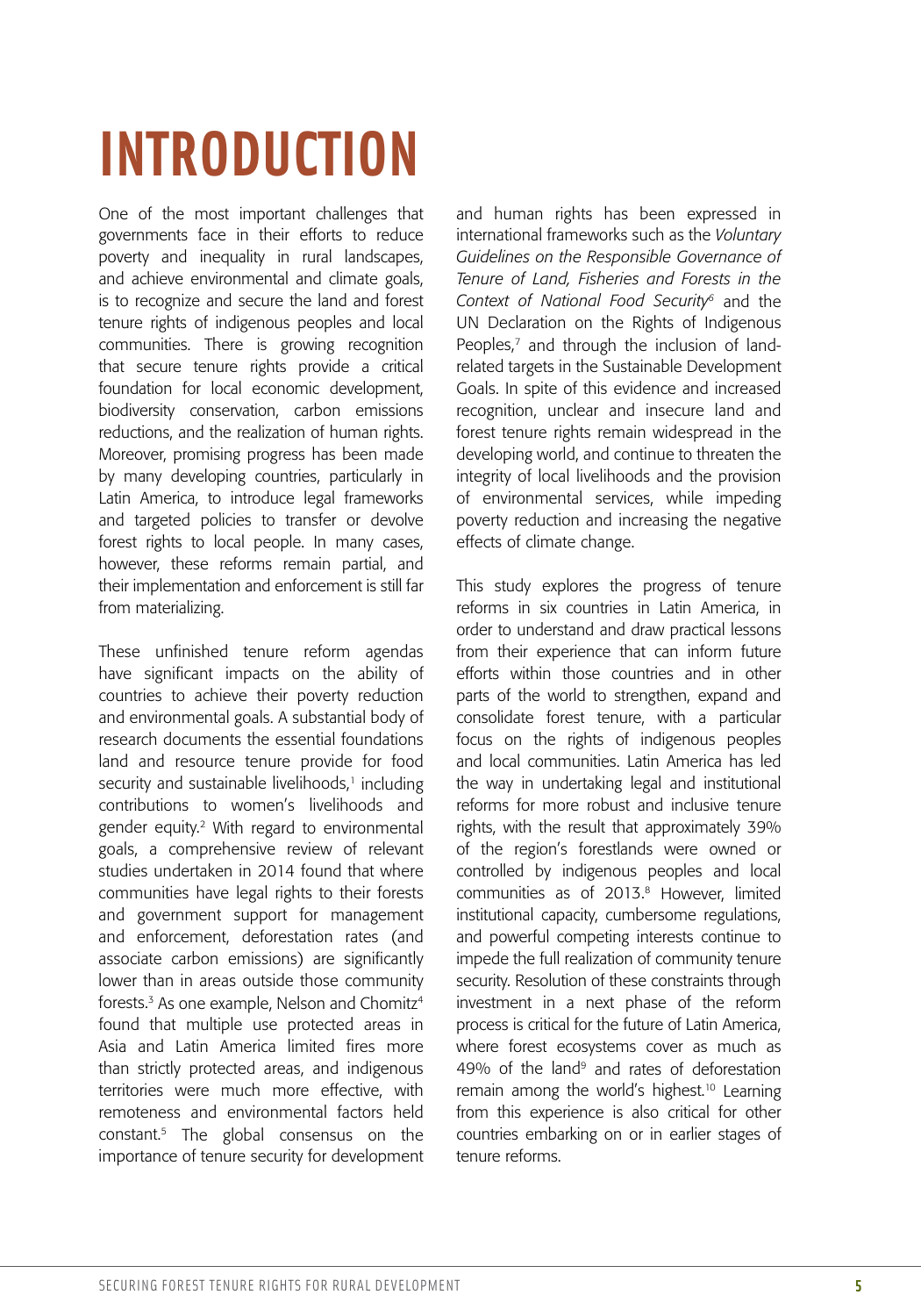This report aims to contribute to the discussion and analysis currently under way in many countries in Latin America, and in other parts of the world, regarding the key policy, legal, institutional and technical elements that are needed to strengthen, secure and expand indigenous and community forest tenure. Following a brief introduction to the study methods, this report presents key overarching findings from the six country studies, and concludes with recommendations for future work, including recommendations on ways World Bank programs can support further recognition and realization of indigenous and community forest rights.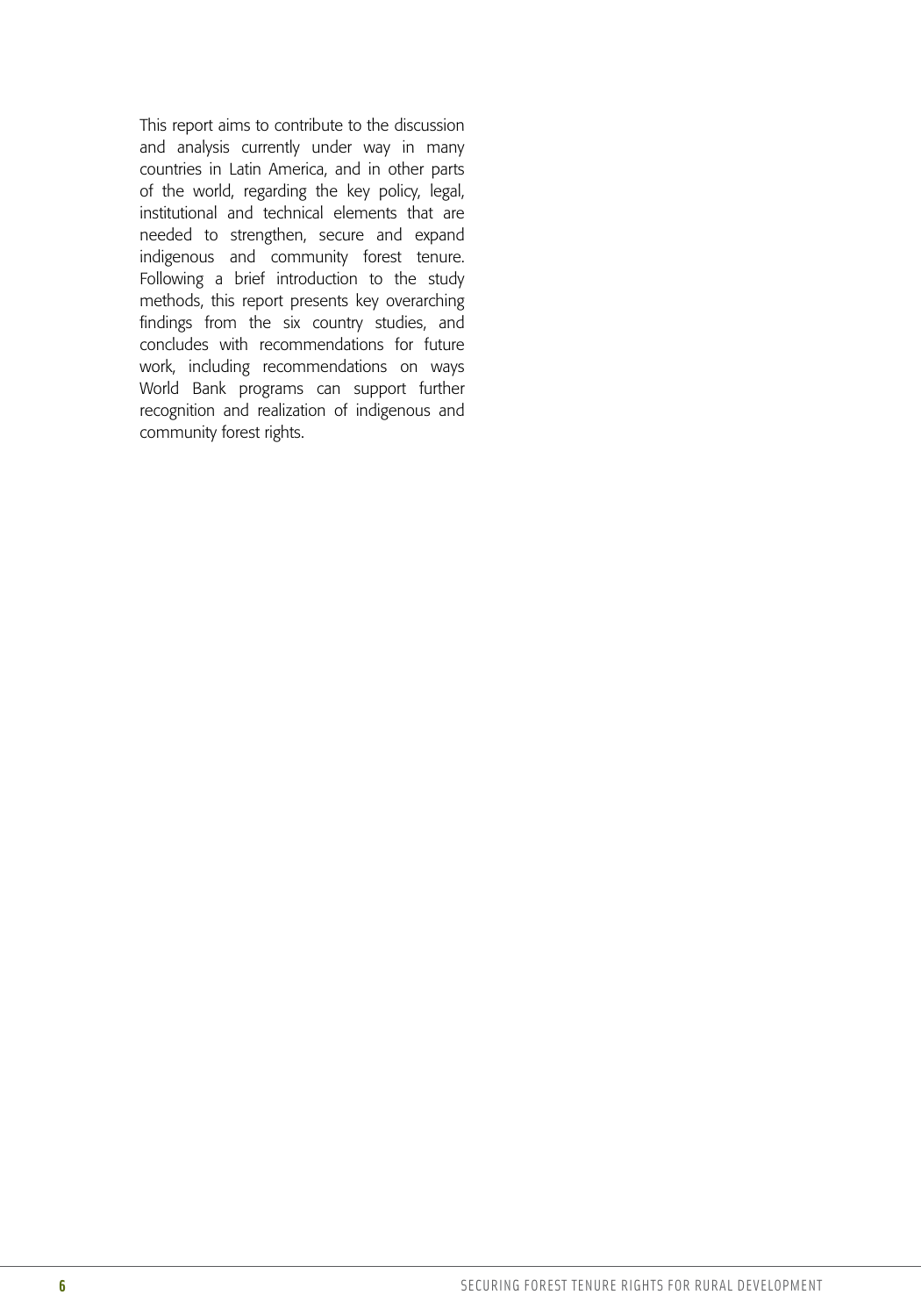## **APPROACH AND METHODS**

This report summarizes the results of a comparative analysis of forest tenure regimes in Argentina, Colombia, El Salvador, Honduras, Nicaragua and Peru. The study was designed to assess the current status of forest tenure reforms in Latin America and identify the actions needed by governments to leverage sustained political, institutional, financial, and technical support to strengthen and operationalize them.

The study began with an in-depth review of official and non-official literature on the status of forest tenure in each country. This work was complemented by field activities to ground truth and expand on the results of the desk review. Particular attention was given to the role of forest institutions and other related government agencies responsible for granting or implementing tenure rights. Field visit interviews were also conducted with key institutional, technical, and political informants and stakeholders, including a sample of rural communities and social organizations.

Countries were selected based on interests and requests from government agencies, World Bank program managers and task teams, and other development partners for strategic analysis on the interplay of land policy and administration, forests and climate change, and management and conservation of natural resources. The six countries are currently being assisted by the Bank to formulate and implement national REDD+ strategies, and have identified insecure or unclear tenure as an underlying cause of deforestation and forest degradation and an obstacle to REDD+ implementation.

The studies used the *Bundle of Rights* conceptual framework originally introduced by Schlager and Ostrom (1992), and modified by the Rights and Resources Initiative (2012). The *Bundle* is a group of seven different rights that may or may not be formally recognized in the legal frameworks adopted by states regarding indigenous and community tenure. The seven rights are those of Access, Extraction, Management, Exclusion, Alienation, Unlimited Duration and Due Process, or compensation (see Box 1 for definitions of each).

A particular contribution of this study is that it goes beyond previous assessments of legal frameworks or the geographical areas

#### **BOX 1: FOREST TENURE "BUNDLE OF RIGHTS"**

- Access: Right to enter or pass through a forest
- Withdrawal or Use: Right to benefit from the forest's resources
- Management: Right to make decisions about forest resources and for a forest area over which the community has rights of access and withdrawal or use.
- Exclusion: Right to refuse access to and use of the forest
- Due Process and Compensation: Right to legally challenge a government's efforts to take one, several, or all of a community's forest rights
- Duration: The length of time a community may exercise its rights either limited or recognized in perpetuity.
- Alienation: Right to transfer the forest to another by sale, lease or other means

*Source*: WRI, Securing Rights, Combatting Climate Change – citing RRI 2012, Larson 2012.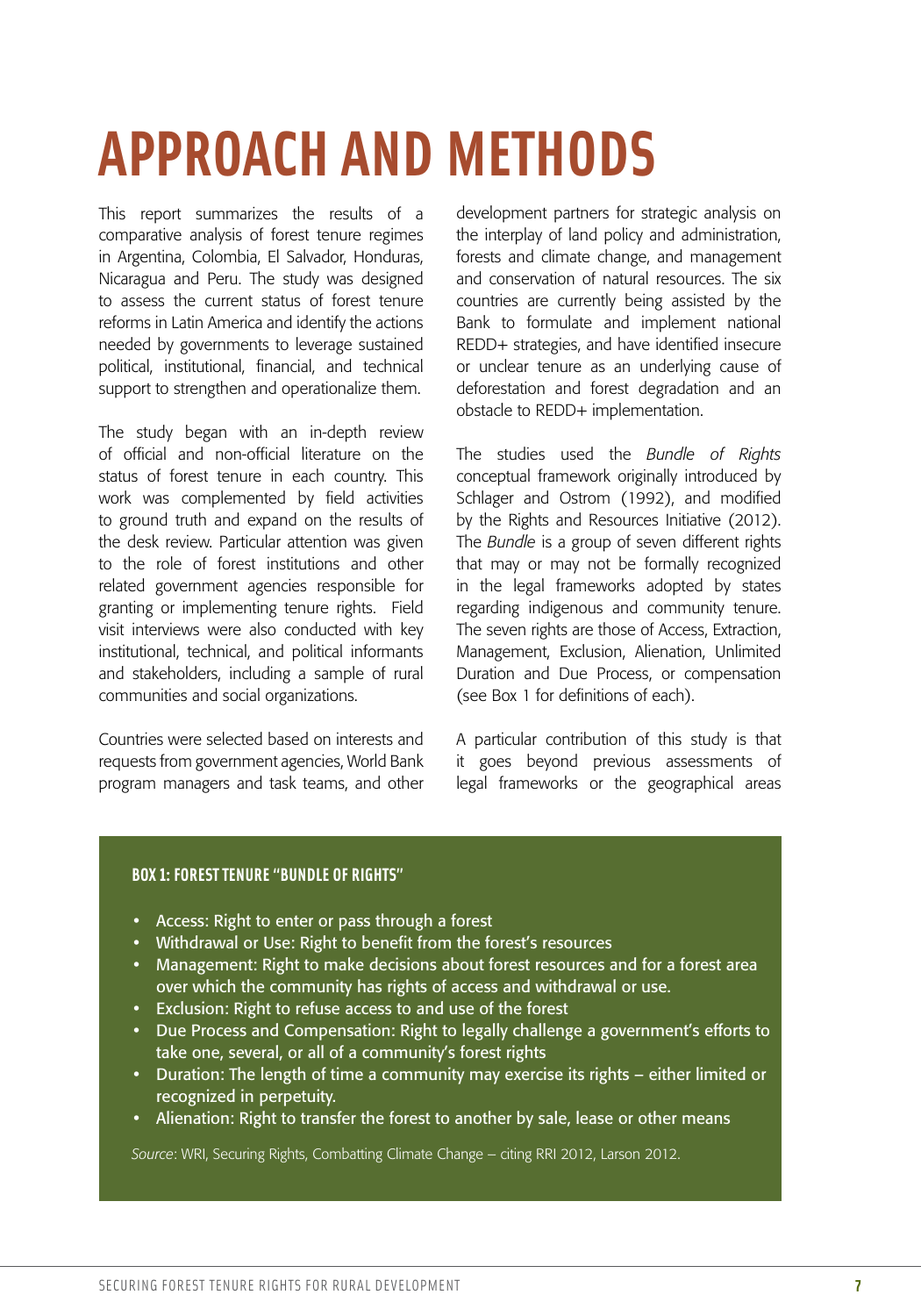recognized to examine the extent to which the implementation of forest tenure reforms has resulted in tenure security and the exercise of tenure rights. This is a critical area of focus as countries move beyond the enactment of reforms to focus increasingly on the institutional, regulatory and other requirements needed for the effective realization of forest tenure rights. It is also important for countries seeking to enact reforms to understand and anticipate design and implementation challenges that determine the success or failure of the desired forest tenure devolution.

The audience for this study includes national and sub-national government institutions in charge of designing and implementing sectoral policies and programs, civil society organizations, and international partners working in the fields of land tenure and governance of natural resources. Findings and lessons are also intended to assist Bank staff in a topic that is of increasing interest across the different Global Practices and task teams that work in rural landscapes, including land administration, environment and management of natural resources, agriculture, social development - including indigenous peoples' rights and other issues - climate change, and carbon finance. They may also help inform actions to meet the requirements of the World Bank Environmental and Social Framework, particularly as it relates to land and indigenous peoples. Although the study focuses on Latin America, its methodology, findings, and recommendations are of high global relevance and should be of interest to countries in other regions.

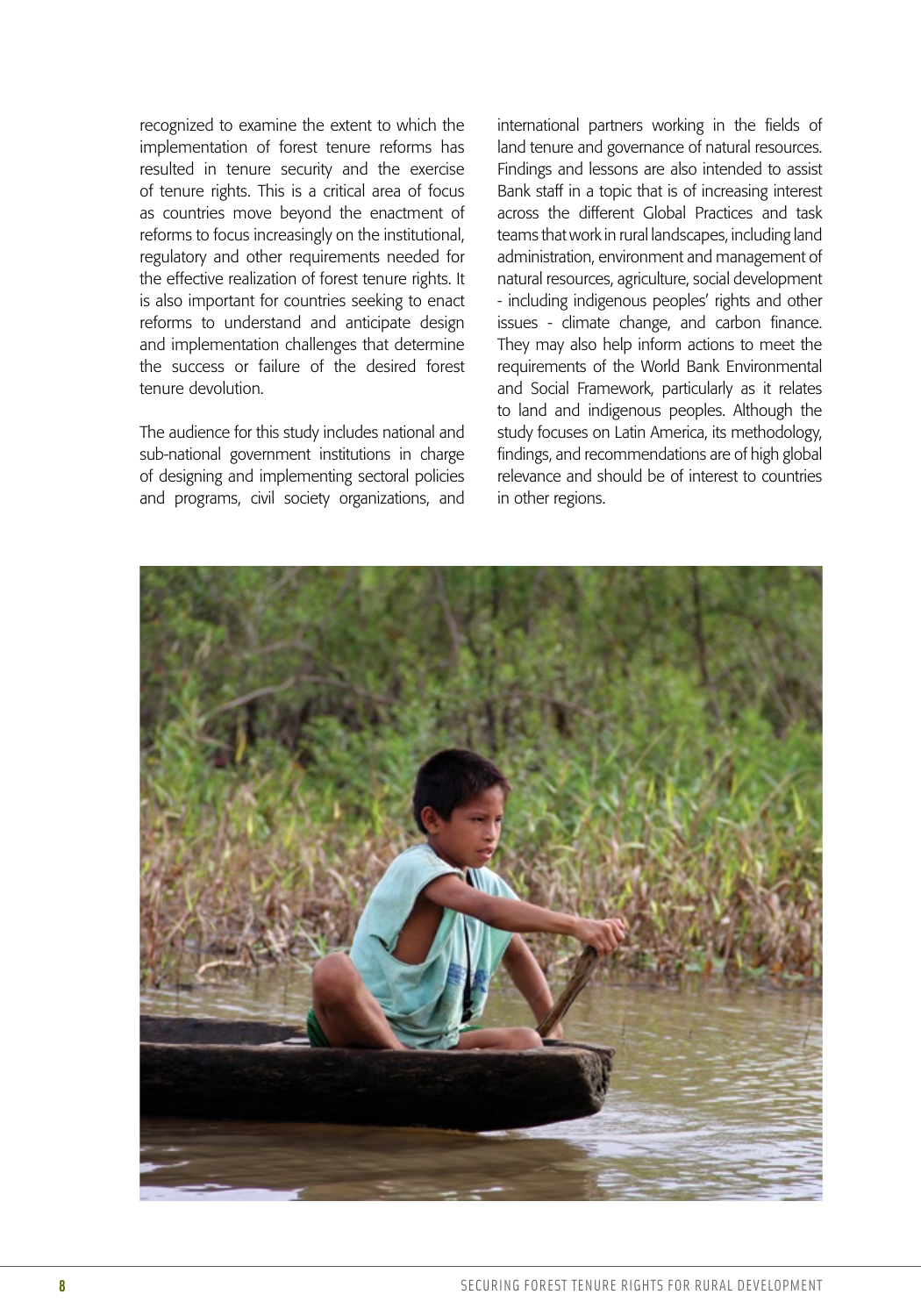# **MAIN FINDINGS AND LESSONS**

Tenure reforms have arisen from the specific historical, social and political situation of each country. Major reforms have often been associated with broader political changes, such as shifts from military to democratic governments and/or the resolution of civil conflicts. Concrete outcomes have included legal frameworks and policies that recognize and consolidate collective tenure regimes, and promote participation and consultation in decision-making processes regarding land use.

In Argentina, tenure reforms were enacted at the end of the military dictatorship in 1985, with the Law on Indigenous Policy and support to Aboriginal Communities (*Política Indígena y apoyo a las Comunidades Aborígenes).* Tenure rights were strengthened by the constitutional reforms of 1994, which recognized indigenous peoples' rights to collective ownership of land.

Colombia has put in place robust legal and institutional frameworks for recognition of indigenous and community tenure. The main subjects of these processes have been indigenous and Afro-Colombian communities, who benefited from the constitutional reforms of the early 1990s and Colombia's ratification of ILO Convention 169.

In El Salvador, collective land ownership was abolished in the late nineteenth century, and it has not yet been reestablished. Moreover, indigenous peoples were only legally recognized as a minority in 2014, through constitutional reforms and government endorsement of ILO Convention 169.

In Honduras, the military government in 1974 dictated that all forest lands and resources would be controlled by the state, and established the Honduran Corporation for Forest Development<sup>11</sup> to manage forests and commercial extraction activities. Since ratifying ILO 169 in 1995, the government has transferred forestlands to some indigenous communities, particularly the Miskito people of the Caribbean region. However, most forests continue to be held as state property, within which the State grants "usufruct contracts" to organized groups or cooperatives that enable them to access, use and manage forest resources.

Nicaragua introduced tenure reforms more recently than other countries in this study, adopting in new legal frameworks in 2005. Since then, actions to implement the recognition of tenure rights has focused mainly on devolving tenure rights to indigenous peoples in the Caribbean region.

In Peru, despite prolonged and complex historical conflicts over the recognition of community tenure rights, four tenure regimes have been enacted to devolve rights to indigenous and peasant communities. While most were enacted prior to 2002, the category of Indigenous Reserves was created in 2006 to protect the rights of indigenous peoples in a situation of isolation or initial contact.<sup>12</sup>

These introductory points on each country provide context for the following main findings of the study.

#### **1.** Significant progress has been achieved in the legal recognition of customary rights of indigenous peoples and local communities to forest lands

With the exception of El Salvador, all the countries studied have adopted legal regimes that recognize the rights of indigenous peoples and local communities to forest land, and have taken substantial steps to formally recognize lands under collective ownership. Progress is both qualitative, in terms of the adoption of legal instruments that recognize the collective rights of forest communities, and quantitative, in terms of increases in recognized forest areas.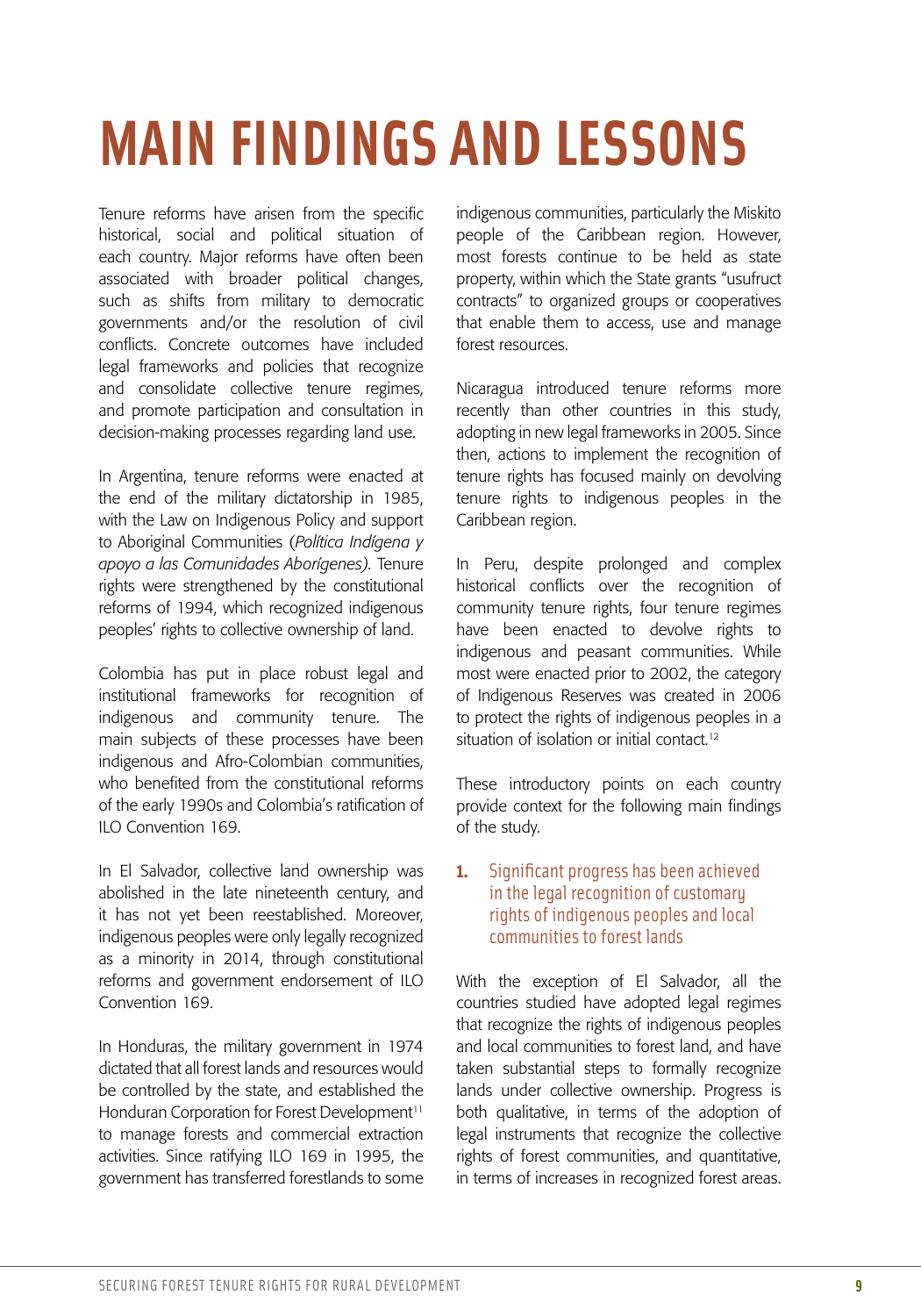| <b>Country</b> | <b>Tenure Regime</b>                                                                                                          | <b>Rights conferred</b> |                |                          |           |                                        |                 |                   |
|----------------|-------------------------------------------------------------------------------------------------------------------------------|-------------------------|----------------|--------------------------|-----------|----------------------------------------|-----------------|-------------------|
|                |                                                                                                                               | <b>Access</b>           | Nithdrawal/Use | Management               | Exclusion | Due Process and<br><b>Compensation</b> | <b>Duration</b> | <b>Alienation</b> |
| Argentina      | <b>Community Forests</b>                                                                                                      | Yes                     | Yes            | Yes <sup>13</sup>        | Yes       | Yes                                    | Unlimited       | No                |
| Colombia       | Resguardos Indígenas (Indigenous<br>Reserves)                                                                                 | Yes                     | Yes            | Yes <sup>14</sup>        | Yes       | Yes                                    | Unlimited       | No                |
|                | Tierras de las Comunidades Negras (Afro-<br>Community Lands)                                                                  | Yes                     | Yes            | Yes <sup>15</sup>        | Yes       | Yes                                    | Unlimited       | No                |
| El Salvador    | None                                                                                                                          | ÷                       | $\equiv$       | $\overline{\phantom{0}}$ | $\equiv$  | L,                                     | L,              | $\equiv$          |
| Honduras       | <b>Indigenous Community Lands</b>                                                                                             | Yes                     | Yes            | Yes                      | Yes       | Yes                                    | Unlimited       | No                |
|                | <b>Usufruct Contracts for Forest Management</b>                                                                               | Yes                     | Yes            | Yes <sup>16</sup>        | Yes       | Yes <sup>17</sup>                      | 30 years        | No                |
| Nicaragua      | <b>Community Forests</b>                                                                                                      | Yes                     | Yes            | Yes                      | Yes       | Yes                                    | Unlimited       | No                |
| Peru           | Tierras de Comunidades Nativas con Aptitud<br>Forestal (Native Community Forest Lands<br>Suitable for Forestry) <sup>18</sup> | Yes                     | Yes            | Yes                      | Yes       | Yes                                    | Unlimited       | No                |
|                | Reservas Indígenas (Indigenous Reserves) <sup>19</sup>                                                                        | Yes                     | $-20$          | Yes                      | Yes       | Yes                                    | Unlimited       | N <sub>0</sub>    |
|                | Tierras de Comunidades Campesinas con<br>Aptitud Forestal (Peasant Community<br>Forests Suitable for Forestry)                | Yes                     | Yes            | Yes                      | Yes       | Yes                                    | Unlimited       | Yes <sup>21</sup> |
|                | Reservas Comunales en Suelo Forestal<br>(Communal Reserves in Forest Land)                                                    | Yes                     | Yes            | Yes                      | No        | Yes                                    | Unlimited       | No                |

#### **TABLE 1. TENURE REGIMES AND THE BUNDLE OF RIGHTS CONFERRED**

Table 1 above shows the main forest tenure regimes in each country and the rights they confer. As indicated in the table, seven of the ten tenure regimes in the countries studied confer the full bundle of rights of access, withdrawal, management, exclusion, and due process and compensation, for an unlimited duration, that provide communities with the full legal basis for tenure security.<sup>22</sup> In the remaining three cases, there are certain limitations on the bundle of rights. Honduras Usufruct Contracts for Forest Management are for 30 years, while Indigenous

Reserves in Peru, designed to protect the lands of indigenous peoples living in voluntary isolation, allows use for subsistence purposes only. Also in Peru, in Communal Reserves in Forest Land, the government retains formal ownership of the land and transfers rights of access, forest management and use to communities.

Substantial areas of land have also been devolved to communities under these tenure regimes. For example, Colombia has recognized rights of indigenous peoples and Afro-Colombian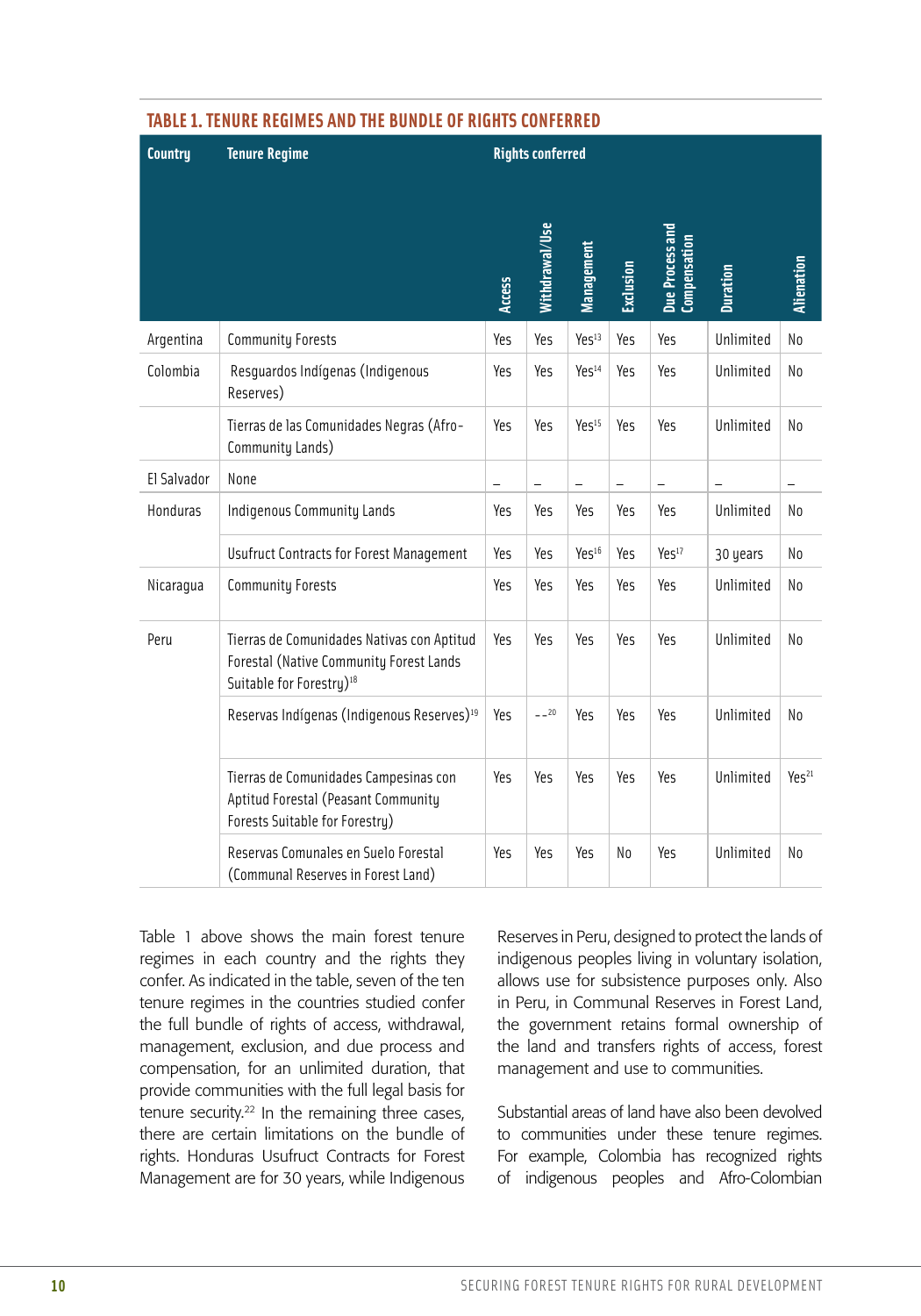communities to almost 50%23 of the country's forest land. In Nicaragua, 49%<sup>24</sup> of forests have been transferred to indigenous communities, mostly in the Caribbean region. In Peru, approximately 26.1%<sup>25</sup> of forests are formally held by indigenous peoples and local communities, mostly in the Amazon region.

#### **2.** Political and judicial activism in favor of indigenous peoples has played an important role in transferring forest rights

Much of the progress in recognizing and transferring customary forest tenure in the six countries has resulted from direct action and advocacy from indigenous peoples and community organizations, often with support and collaboration from wider civil society constituencies. For example, in Argentina, the motivation and momentum for forest tenure reforms arose mainly from the land claims of indigenous movements in the northern region, which has the highest concentration of indigenous peoples. The mobilization of Amazonian indigenous peoples' organizations at local, regional and national levels has also been a significant factor promoting tenure reforms in Peru.

In addition to bottom up demands from indigenous and civil society organizations, judicial activism from courts and local grievance mechanisms has also played an important role. This phenomenon has been particularly important in Colombia, where the Constitutional Court declared certain laws on rural development issues invalid, including the Forest Act (Law 1021 2006), on the grounds of inadequate consultations with indigenous peoples and Afro-Colombian communities. In a similar way, the Ombudsmen *(Defensorías del Pueblo*) in Peru have played a central role in questioning political powers in their actions to recognize and transfer tenure rights to indigenous communities.

In some cases, pressures to strengthen the recognition of community rights have also come from supra-national institutions, such

as regional courts. The Inter-American Court of Human Rights, in particular, has had an important influence on national and local governments in Latin America regarding indigenous rights issues. Nicaragua is a good example of a country where decisions of the IACHR have had a direct impact on community tenure rights. The Court ruled in 2001 that the government had violated the rights of the Mayagna indigenous community of Awas Tingni by granting a forest concession in their territory in 1995. The Court ordered the government of Nicaragua to pay compensation and create an effective mechanism for demarcation and titling of indigenous territories. While these forms of external influence by judiciary institutions have been most pronounced in Latin America, recent decisions by other regional tribunals – such as the African Court on Human and Peoples' Rights - indicate that the role and influence of such regional courts may increase in other regions.

In contrast to the active role played by indigenous, civil society and judicial institutions, none of the countries studied have had the benefit of a sustained, national initiative from the executive branch to implement forest tenure reforms. This has, in turn, had implications for patterns of implementation and protection for the forest tenure rights of indigenous peoples and local communities.

#### **3.** Implementation of forest tenure reforms is uneven, and many communities have yet to receive forest tenure rights

Despite advances in the adoption of legal frameworks recognizing forest tenure rights, the implementation of those frameworks in terms of the transfer of rights to specific areas has progressed unevenly across different communities and geographical regions within each country. In some cases, this uneven recognition reflects patterns of organized advocacy for the recognition of land claims. In Peru, for example, titling efforts have proceeded at a slow rate, and have focused mainly on the Amazon region – particularly in the regions of San Martín, Loreto and Ucayali – where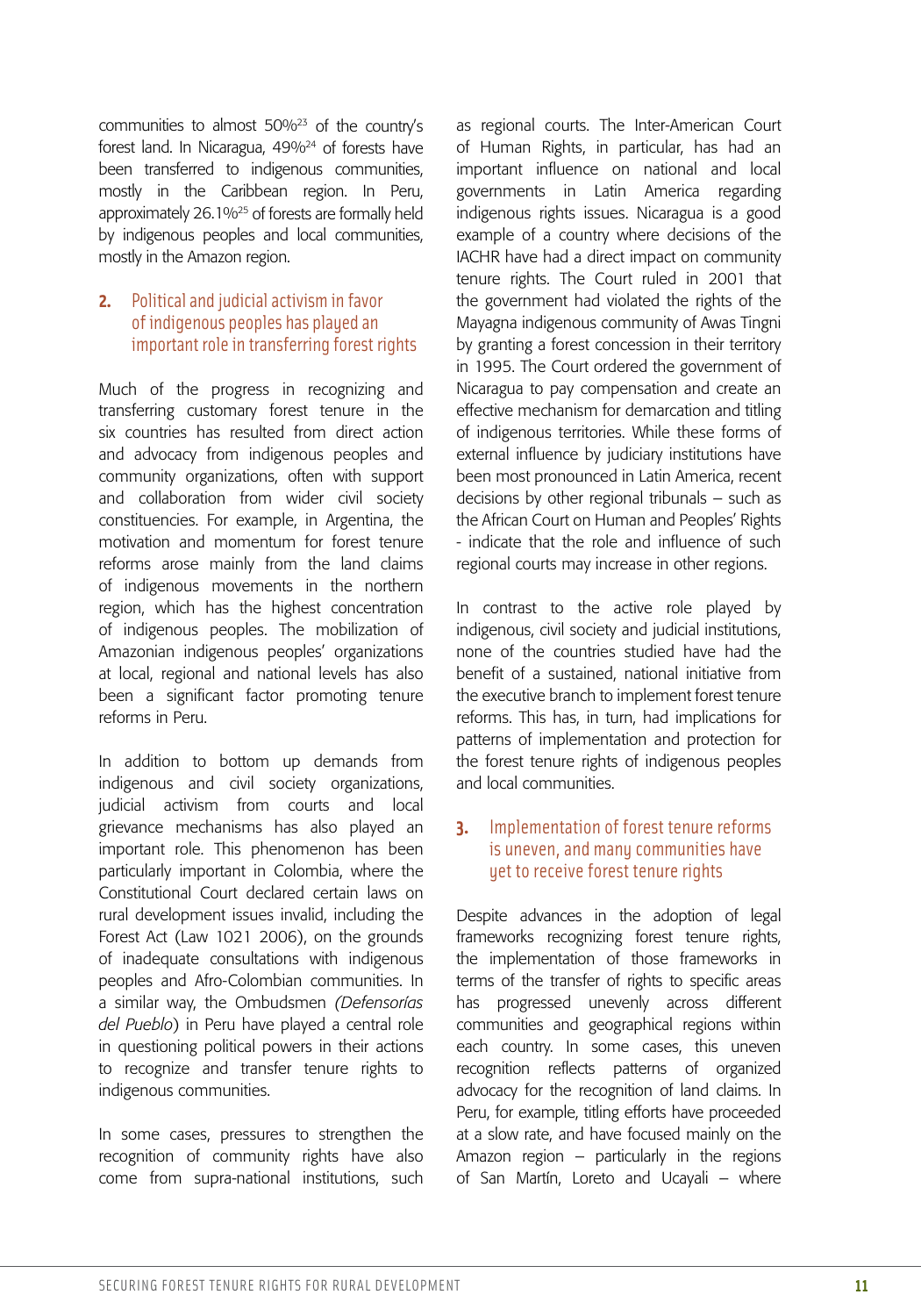

mobilization of local and national indigenous federations has been most active. Still, according to the Institute of the Common Good (IBC).<sup>26</sup> 6.5 million hectares remain to be titled for native communities in the Peruvian Amazon.27 In other cases, uneven implementation reflects differences in the responses from government institutions at different levels. In Argentina, where under the federal system provincial governments share responsibilities for transferring forest tenure rights with the National Institute of Indigenous Affairs (NACI), the more progressive provincial governments have taken greater initiative to implement and enforce policies recognizing the rights of indigenous communities.

Historical factors also play a role in patterns of implementation of forest rights. For example, in Nicaragua, most of the successful recognition of indigenous forest lands has occurred in the Autonomous Territories of the Caribbean coast, while in the north and Pacific regions little progress has been made. Similarly, the Miskito people of the Caribbean coast in NE Honduras recently received title to a large area of land, while commitments to title communal lands of other indigenous communities (such as the Pech, Tolupan, and Tawaka) remain unfulfilled. One factor affecting these transfers of land to indigenous communities in the Caribbean coast was the former status of these regions as British protectorates, under international treaties signed by Nicaragua and Honduras with the United Kingdom. This history created a unique legal framework for the recognition of indigenous land rights in those areas.<sup>28</sup>

#### **4.** Limited institutional capacities and coordination are constraining the implementation and enforcement of forest tenure reforms

A common denominator in all six countries is limitations in institutional arrangements and capacity to recognize and implement community rights*,* including financial and technical limitations of national and subnational government agencies and weak judicial systems. Even in countries like Colombia, which has a robust legal and institutional framework, the institutional presence and capacity in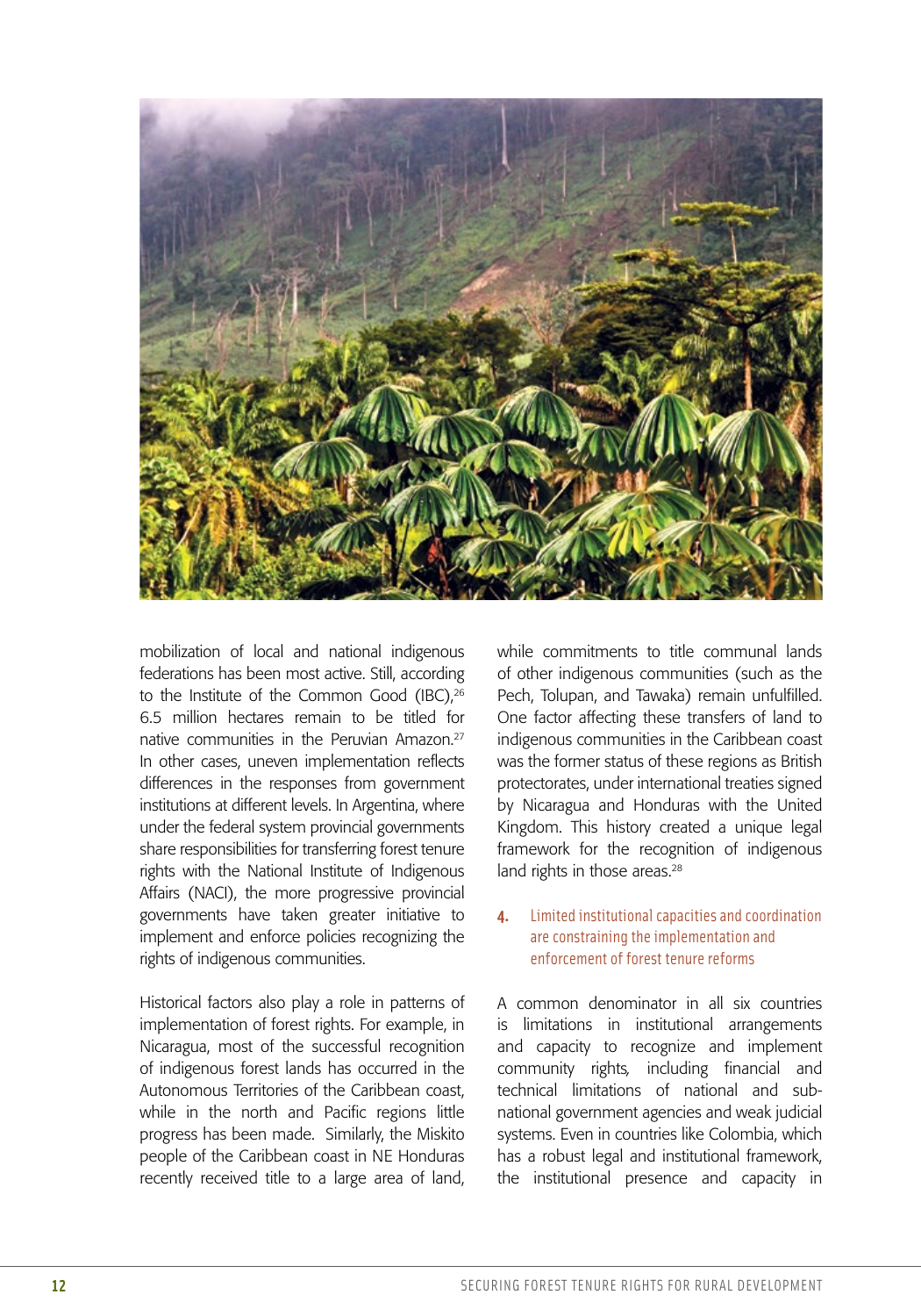local provinces, particularly in Amazon and Pacific Coast regions, has been very limited. The Amazon region of Peru is in a similar situation, where a weak institutional setup limits the capacity of the government to grant and regularize land titles, assist communities with conflict resolution over land disputes, and provide communities with permits and technical assistance to manage their forests.

One significant factor impeding institutional support for tenure reforms is the division and lack of clarity in mandates to transfer, regularize and enforce the bundle of forest tenure rights among a variety of government agencies at both national and sub-national levels. Specific agency mandates are often not clearly defined or overlap, particularly when there is more than one sectoral entity operating in a particular political district (e.g. agriculture, forestry, conservation, mining). The lack of harmonization and continuity of actions among relevant agencies is particularly acute in regions such as the NW of Argentina or the Amazon region of Peru, where titling of indigenous customary lands is well behind expectations.

In addition to serious delays by central governments in transferring or regularizing community tenure rights, land administration agencies have been criticized for their inefficient management of information, including gaps and inconsistencies in registry and cadaster information between central and local government agencies. This is one area where the World Bank and other donors have been able to help, although work to strengthen land agencies has mostly focused in urban and periurban areas, where taxation and urban planning needs have given land administration reforms more political urgency and geographical access is less problematic.

Decentralization processes have also become an important factor affecting the progress of forest tenure reforms. Decentralization offers potential to accelerate and create more responsive tenure recognition processes, closer to local forest communities. In Honduras, for example, decentralization has strengthened local institutions and promoted more active civil society participation in processes for tenure recognition and territorial planning. Even so, care may be required to ensure that empowerment of local authorities goes hand-in-hand with support for inclusive decision-making systems. In the Honduras case, indigenous communities oftentimes did not perceive themselves as having a voice in municipal governments. This study also indicates that central governments commonly have transferred land regularization mandates to local governments in a very topdown manner, without careful consideration of local institutional conditions, and with limited technical, institutional and financial support. In countries like Argentina, where provincial governments have had responsibility for the recognition of indigenous forest rights for more than ten years, titling has moved slowly, mainly because of unclear and overlapping mandates between central and local governments. In Peru, regional governments have been only marginally involved in the design of an ambitious decentralization reform, and often face pressures from local constituents demanding action on claims that have been unresolved for many years. Local governments must often respond to high expectations among indigenous communities while grappling with serious gaps in technical, financial and legal support.

With the exception of Colombia and Nicaragua, countries also do not have specific administrative or judicial institutions to resolve conflicts and enforce forest tenure rights. The few conflicts that reach the judicial system are channeled through the general courts, which are not prepared or inadequate to address forest tenure issues.

This finding points to the need to anticipate and ensure sufficient investment in the institutional capacities needed to see through the implementation of reforms, beyond their enactment in law. For example, in Nicaragua, the Autonomous Governments of the north and south territories of the Caribbean, which are predominantly indigenous, play a key intermediary role with the central government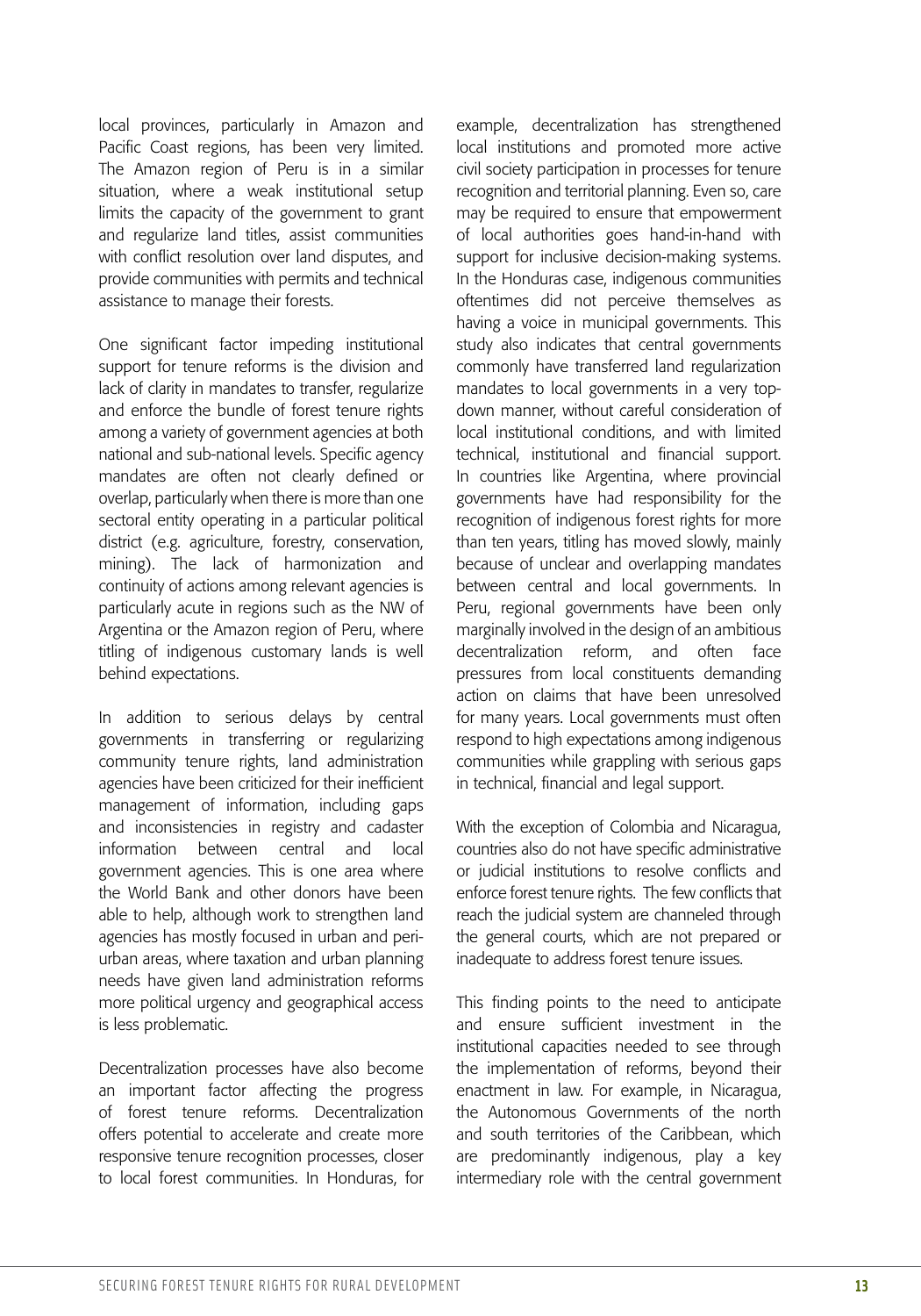and have developed local capacities to assist in the processing of community land titles. In Honduras, participatory zoning plans led by municipalities have helped indigenous and local communities identify and resolve boundary conflicts with neighboring communities and public forest lands. In Colombia, conflict resolution needs have been addressed by the establishment of specific government entities and procedures to support land restitution.

#### **5.** Overlapping claims to forest lands and weak enforcement of rights to Exclusion are major obstacles to tenure security

In conjunction with the institutional constraints described above, a significant factor contributing to delays in the titling process is the need for communities to establish a clear title to their land, free of boundary disputes and overlapping claims.29 However, as the agricultural frontier expands into customary forest lands, many indigenous communities face a situation of third parties residing within the territory they claim and accessing communal lands and resources, with or without legal titles. These third parties include landless farmers as well as private sector actors seeking to extract timber and other forest resources from community lands.

Demands for land from social movements of landless farmers present a significant challenge to the establishment of clear titles. The social and economic impact of massive resettlement of these third parties (*terceros*) makes removing them from indigenous territories unfeasible in many cases, as many governments do not have the financial resources or sufficient arable public land to respond adequately to their demands. In addition, large scale agriculture, mining and commercial logging operations tend to be promoted by governments and evidently benefit from irregular or absent formal tenure arrangements.

Problems with multiple claims and encroachment also impact titled lands. In Nicaragua, for example, one of the main threats to titled indigenous territories of the Caribbean has been the growing occupation of peasants and landless farmers. These regions have become the last agricultural frontier, which is also affecting important protected areas such the Bosawas Biosphere Reserve. Titled indigenous territories in this region extend across large, sparsely populated, and remote areas, and peasant invasions have not been controlled by regional authorities or the central government.

The lack of action to resolve many of these conflicts, including limitations of judicial systems in addressing and managing grievances, contributes to a *quasi-null* exercise of the right of *Exclusion*. Tenure regimes frequently recognize the rights of communities to exclude third parties seeking to access land or resources on their territories, and responsibility for enforcement is normally assigned to the State (as with other forms of property). Unfortunately, in all six countries this important government function is very weak, particularly in remote areas under high pressure for development. An alternative interpretation of the causes of insufficient or negligent government performance in regularizing and enforcing community tenure rights is a lack of political will in the face of large scale investments in agri-business, forestry, mining, and oil and gas production, usually through government concessions. These pressures from private sector interests and migrants from other parts of the country are another critical issue that must be addressed to sustain and advance tenure reforms.

#### **6.** The scope of the rights of Extraction and Management is undermined by overregulation

With regard to *Management*, all the countries studied, except El Salvador, recognize the right of communities to make decisions on how to manage their forest lands. In countries like Colombia, Honduras and Nicaragua, the legal framework provides for the establishment of administrative and territorial entities with the power to exert the management rights. Furthermore, in all six countries, communities have rights of *Extraction* of forest resources for their own direct consumption.<sup>30</sup>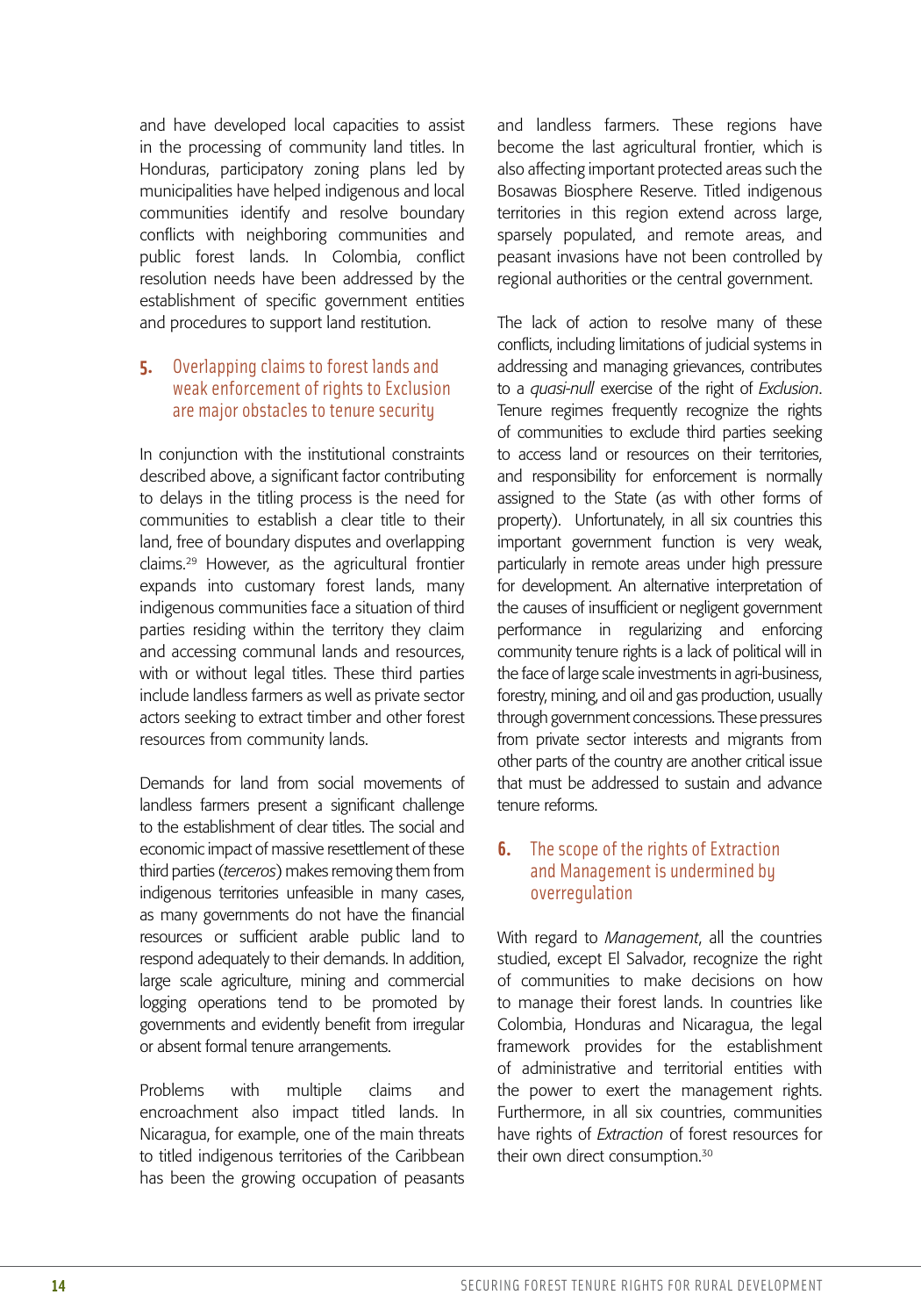Communities may also conduct commercial timber extraction and connect with local or international timber markets to sell their products in five of the six countries (excluding El Salvador). However, commercial forestry activities in both communal and private lands are highly regulated by the State, usually by forestry agencies, who must approve forest management plans and extraction permits to forest land owners. The transaction costs to comply with the complex and top-down regulatory frameworks normally involved in commercial forestry are very high for communities. Management plans tend to be difficult to prepare, unnecessarily detailed and costly. They must be prepared or endorsed and supervised by professional foresters who charge a fee for their services and are seldom members of the community, nor necessarily understand and respond to their interests. It is also common that forest management permits have, as an additional legal requirement, an environmental impact assessment that must be sanctioned by environmental authorities. In Honduras, for example, the usufruct contracts communities establish with the government already contain provisions to manage extractive activities, but additional conditions such as a management plan are required for commercial extraction of timber. It was consistently observed in all countries that communities often fail to comply with regulations for two understandable reasons; first, they are cumbersome and costly, and second, they commonly discriminate or do not take into account local needs and conditions.

It is important to distinguish between the technical and administrative capacity of communities to regulate and conduct forest management in their own lands and the problems associated with prescriptive regulatory demands imposed by governments. Communities may seek technical support to develop their capacities for commercial forest management. However, legal frameworks for government control of community productive processes which are unrealistic, and do not respond to local socioeconomic and biophysical conditions, have been counterproductive. By imposing institutional and financial limitations on community efforts to sustainably use and manage forests, such overregulation commonly leads to logging which is illegal (without the required permits and plans) and foments a black market in timber.

Overregulation has also been regressive, in that it tends to reward larger commercial entities at the expense of smaller and poorer community forest enterprises. A common trend observed in all six countries is that most commercial forestry is conducted by third parties, usually private companies who establish long term concession contracts with governments in public lands, including in areas where customary rights of local communities are still in dispute. In some cases companies establish concessions directly with communities in which communities lose control over decisions about the management of their forests for long periods, and receive only marginal economic benefits. Greater relative investment in community-based forest management, along with more appropriate and less cumbersome regulations, will be an important focus for ongoing reform efforts in these countries, and are a critical consideration for other countries seeking to devolve forest rights to communities.

#### **7.** Rural development policies and programs are creating competing pressures on forest lands

In all the countries studied, national macroeconomic policies have favored the rapid expansion of large-scale agriculture, mining, and energy sectors in rural areas, leaving forest tenure reforms and community-based production systems at a very low priority. While countries understandably seek to promote investments and growth in rural areas, these developments are often adversely affecting both the environment of indigenous and community lands and prospects for the consolidation and protection of community forest tenure rights.

Policies and programs to promote large-scale investments in rural areas are an urgent issue affecting forest tenure reforms in all the countries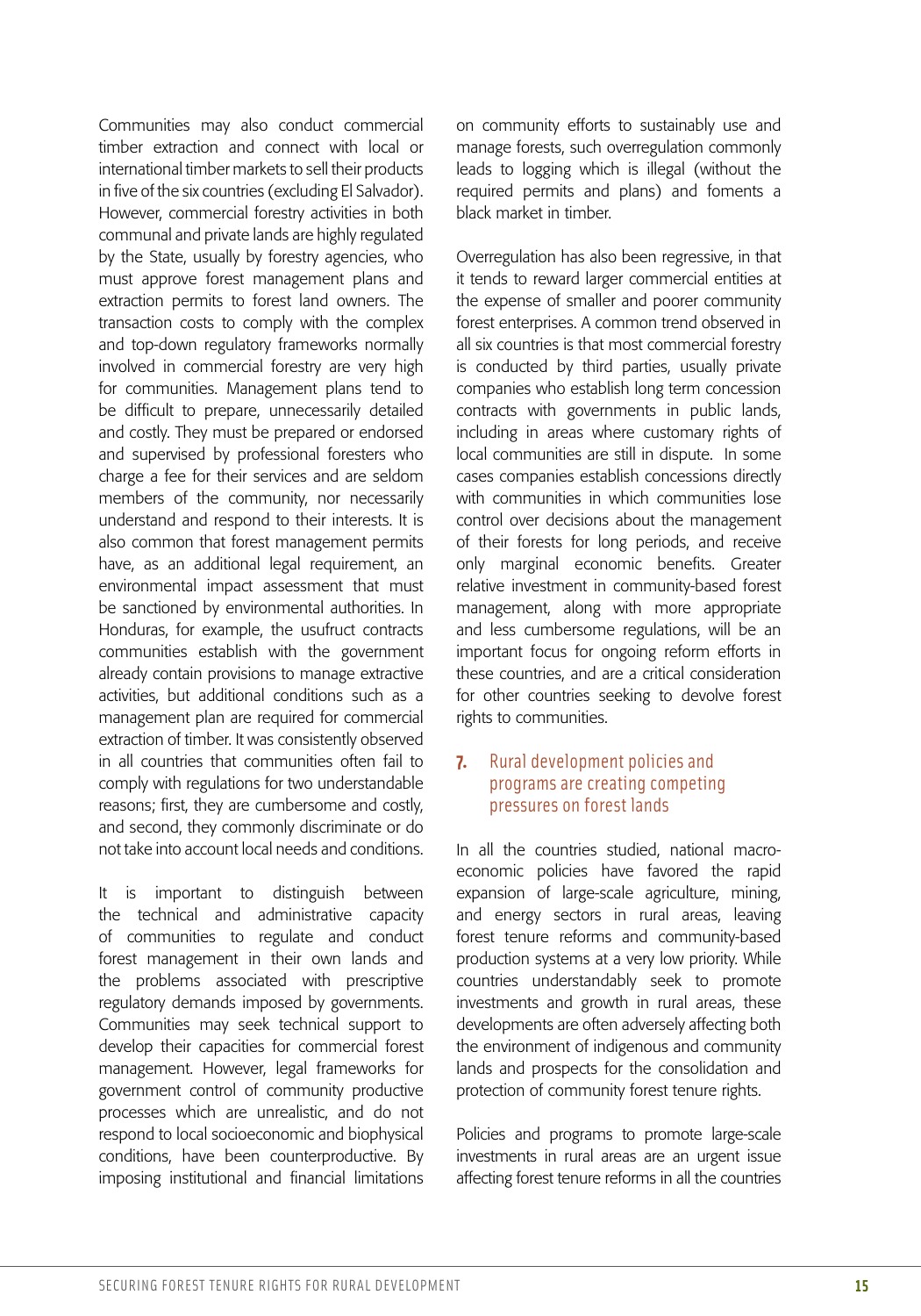studied. In Argentina, the agri-business sector generates most of the economic growth, and exerts strong pressure to convert forest land to large scale agriculture, mainly targeting international markets for soy and other commodities. These agricultural investments have resulted in serious threats to the regularization of customary lands to indigenous communities, as lands claimed by communities are sometimes allocated to private sector concessions. In Colombia and Peru, mining and energy policies prioritizing large-scale investments have slowed the pace and limited the geographical scope of land regularization policies and programs, particularly for indigenous peoples of the Amazon in both countries, and for Afro-Colombian communities in Colombia. Land use and territorial planning in El Salvador have focused on intensive agriculture which, combined with overpopulation, has resulted in highly fragmented land-holdings. This situation seriously limits any potential to promote the future recognition of indigenous or community lands, under a common pool resources regime. In Honduras, agricultural expansion policies, particularly in support of the coffee growing sector, have led to the establishment of coffee plantations in forests, to the detriment of communities seeking to secure their forest tenure rights. In both Honduras and Nicaragua, policies and projects of the energy sector continue to be a challenge for the implementation of forest tenure reforms.

Recent developments in Peru illustrate these dynamics. Here, land management policies have prioritized the expansion of agricultural, mining, and large scale forest concessions. In many cases, forestry, oil and gas, and mining concessions have been granted in areas where local communities have customary rights or where forest management plans and permits had been previously approved to local communities. The government has also recently approved legislation that simplifies procedures for the government to grant concessions to investors interested in developing agribusiness projects, including by weakening social and environmental impact requirements.<sup>31</sup>

A contributing issue in all six countries is the historical and current bias towards promoting agriculture and cattle raising activities, leaving the sustainable use and conservation of forest as a secondary priority. Agricultural policies continue to promote changes in land use from forests to agricultural or pasture, giving titles to individual landowners who can prove that they are and have been cultivating the land for crops

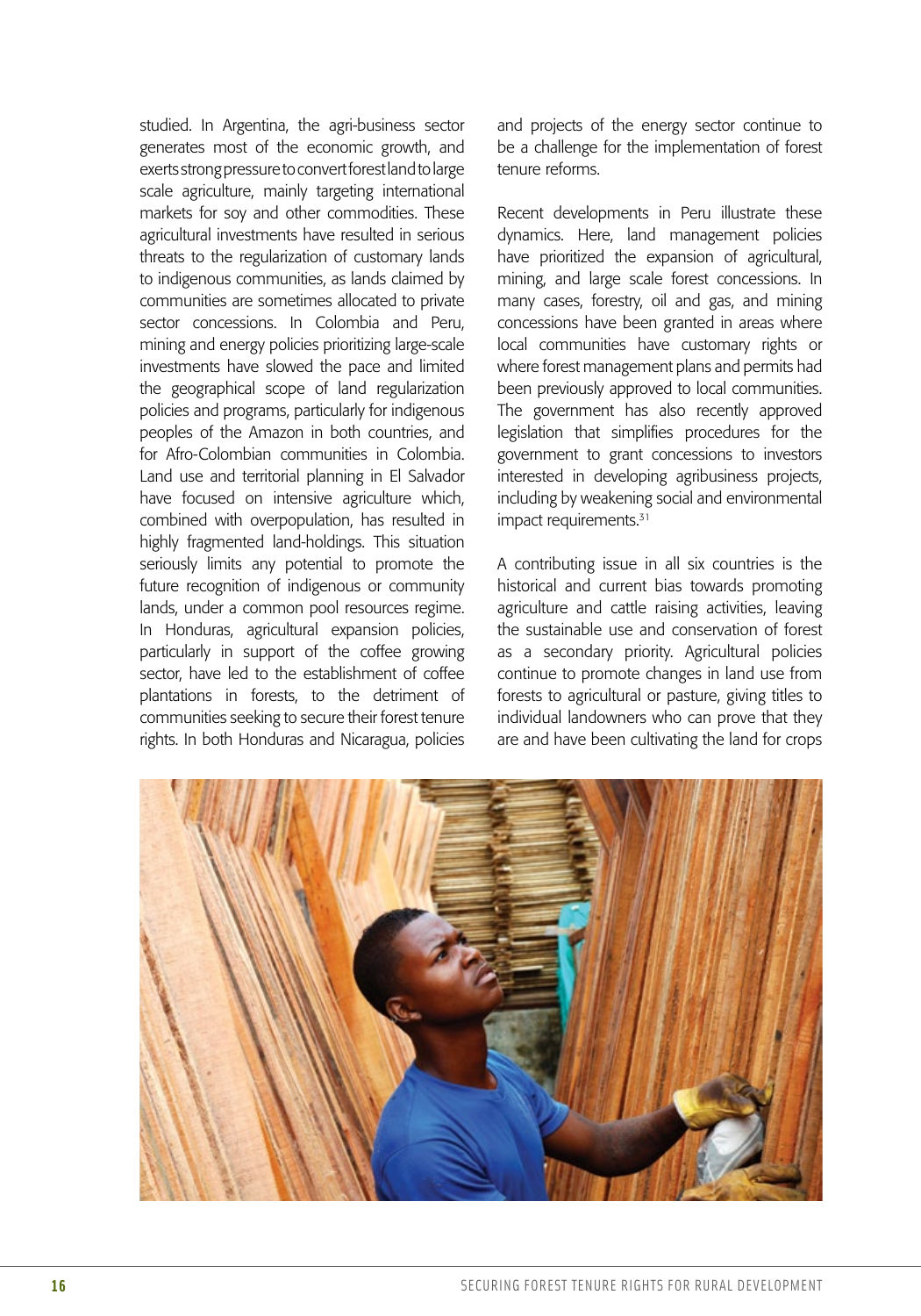or other productive activities for several years. It is also common that Ministries of Agriculture or other agricultural agencies are responsible for designing and implementing forestry policies, and in some cases - such as Honduras and Peru - even the mandate to regularize land tenure.

It could be speculated that governments have focused on promoting large scale activities with the intention to achieve a larger impact at the level of the national economy, and access international markets. However, these economic development efforts must avoid neglecting and discriminating against the smaller scale productive activities undertaken by forest communities, in light of the significant contributions of such enterprises to local economies, poverty reduction and equity.

#### **8.** Participation, Consultation and Grievance Mechanisms are key to a successful implementation of forest tenure reforms.

The priority given to economic development over the consolidation of community tenure reforms in forest areas is further exacerbated by policy gaps or weak implementation of rights to consultation, participation, and Free, Prior, Informed Consent (FPIC) in decisionmaking regarding third party investments in customary lands. In the case of Nicaragua, for example, the legal framework regulating the energy sector requires the formal consent of community authorities and the Regional Autonomous Councils to any mining or oil extraction concession. However, if a community rejects an initiative once, the regulations allow proponents to object to this rejection and initiate a new request, with the expectation that the concession will be eventually approved. This negates the real possibility for communities to decline projects in their territories.

An issue related to weak consultation and consent processes is the frequent lack of effective mechanisms for voicing and responding to grievances regarding tenure rights. Official consultation and grievance management procedures are rare, and when they occur they tend to be reactive, rather than predictable, consistent and based on a true participation policy. They are also usually characterized by disparities in the degree of access to information and representation among the stakeholders involved, to the disadvantage of indigenous and community groups. Importantly, these groups are themselves not homogenous in their interests, yet the perspectives and concerns of women and youth tend to be poorly represented.

The experience of Colombia offers lessons in this regard, as the peace process and restitution of lands to local communities affected by armed conflicts has led to more progressive policies and norms that promote inclusiveness and participation in decision-making. Many of these instruments have become important elements in the process of devolution of forest tenure rights to indigenous and Afro-Colombian communities. In Peru, the new Law on Public Participation and Consultation of Indigenous and Native Peoples is an important step requiring that communities approve initiatives in their territories. While effective implementation of such legal frameworks remains a challenge, they create a foundation for promoting the inclusion and participation of indigenous communities in decision-making processes regarding investments and development interventions in their areas, and provide a base of experience that can inform this critical dimension of tenure reform initiatives elsewhere.

#### **9.** Secure tenure rights are not yet sufficiently taken into account in climate mitigation initiatives to reduce emissions from deforestation and degradation.

Recognition and support to the forest tenure rights of indigenous peoples and local communities is one of the necessary conditions to achieve success in national initiatives to combat deforestation and degradation and reduce carbon emissions from forest ecosystems. As highlighted in the introduction, global studies increasingly demonstrate the efficacy of community-based tenure and management for reducing deforestation. From a negative perspective, it is increasingly evident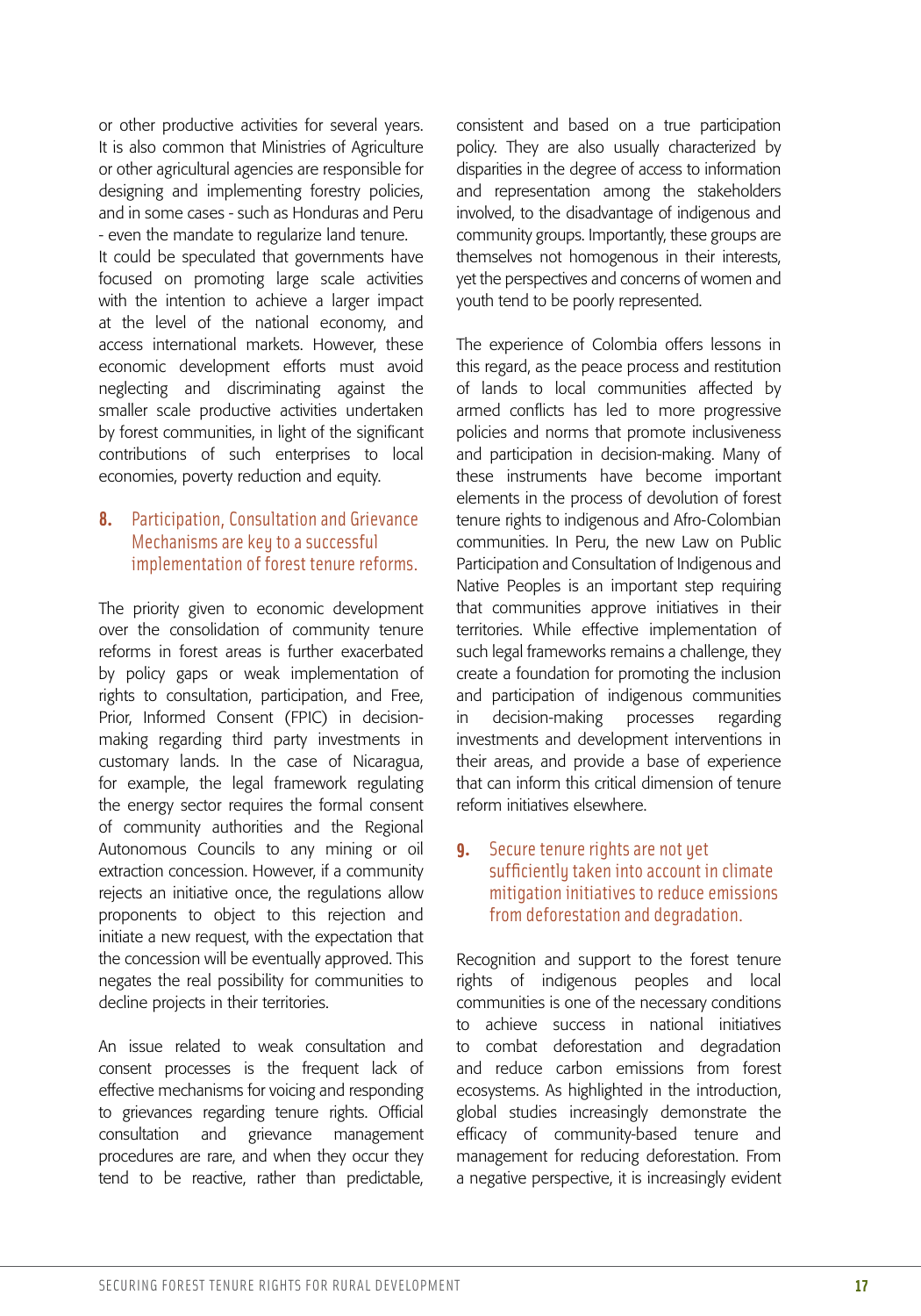that without a legal and institutional framework to regularize forest tenure rights and promote a fair distribution of the costs and benefits of sustainable forest management, deforestation, degradation, and associated carbon emissions will continue to increase.

The six countries included in this study are in the process of developing their national strategies for the Reduction of carbon Emissions from Deforestation and forest Degradation (REDD+) under the Forest Carbon Partnership Facility (FCPF) led by the World Bank in order to become eligible for results-based payments for emissions reductions. All six governments have identified the precarious situation of their forest tenure systems as a probable direct or indirect cause of deforestation and forest degradation. Accordingly, most of the REDD+ strategies under construction are identifying initial approaches to deal with this problem. Peru and Nicaragua, for example, have proposed more concrete measures to promote land titling among communities. Peru, Honduras, Colombia and Nicaragua have also made progress by identifying priority areas where communities would be supported in securing tenure and improving their capacity to manage forests more sustainably. International organizations supporting REDD+ initiatives are starting to recognize the need to address tenure as a central foundation for the success of REDD+ activities and for defining who has rights to share in revenues that may be generated from emissions reduction payments.<sup>32</sup>

However, even considering that strategy development is ongoing, the impacts of this increasing recognition have been limited to date. A recent analysis of progress in developing REDD+ programs for FCPF found that most have not yet conducted tenure assessments to inform understanding of the potential impacts of new REDD+ initiatives and strategies to address them.<sup>33</sup> In addition to the direct importance of secure forest tenure for sustainable forest management, other key aspects of REDD+ - such as allocation of carbon rights and benefit-sharing – hinge on the clarity of tenure arrangements. As countries begin developing legal frameworks for carbon rights in the wake of the Paris Agreement, and formalizing their Intended National Determined Contributions (INDC), investments to clarify and secure underlying forest rights will be needed to avoid disenfranchising communities and to establish a sufficient basis for communities to participate in REDD+ activities in their customary lands. However, a review of the 161 INDCs submitted for COP 21 found that only 21 countries, representing 13 percent of the tropical and subtropical forest area, made clear commitments to implement tenure security for indigenous peoples and local communities or Community-based Natural Resources Management (CBNRM) objectives in their INDC submissions. None of the six countries included in this study were among these.<sup>34</sup>

The current lack of secure forest rights has contributed to opposition to REDD+ from some indigenous peoples' organizations, communities, and civil society organizations, based on the concern that REDD+ will spark a re-centralization of control over forests and/or will simply reinforce the status quo. Countries like Nicaragua and Peru, for example, were found in the country studies to have conducted their REDD+ process in a centralized way, retaining much of the decision-making authority as well as funding provided by international donors in their capital cities. These findings reinforce the need to promote more decentralized approaches to REDD+, given that REDD+ activities will necessarily take place in forested regions far from national capitals.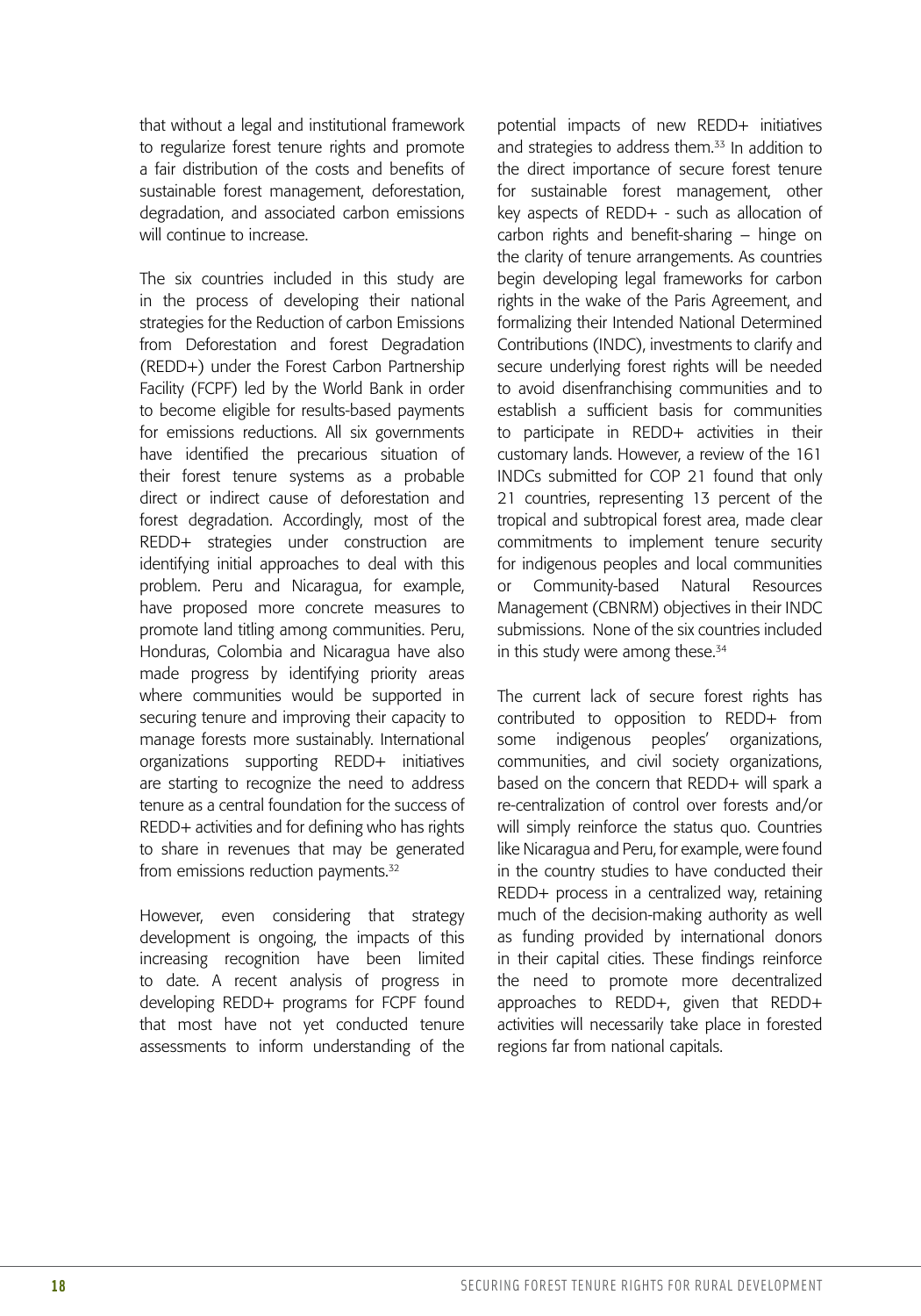# **CONCLUSION AND RECOMMENDATIONS**

As highlighted in the findings and lessons above, the substantial steps taken in many countries to recognize indigenous and community forest rights urgently require a new phase of energy and investment to fully realize and secure those tenure systems and prevent countervailing pressures from blocking or rolling back the advances achieved. In particular, this analysis reveals the significant role of weak institutional arrangements, overlapping claims, overregulation, inadequate enforcement and other land use pressures in impeding the full realization of indigenous and community forest rights.

The current limitations to secure forest tenure are not inevitable, and can be addressed through concerted action – and the current global climate crisis presents an important reason to do so. Viable tenure reforms that clarify and secure access of local communities to forest tenure and use of natural resources will be needed if governments want to significantly reduce deforestation and degradation of rural landscapes, maintain vital ecosystem services, reduce greenhouse gas emissions, and improve resilience of communities in their response to increasing climatic variation. Governments interested in promoting sustainable development and halting ecosystem degradation in rural forest landscapes, will need to assess the legal and institutional gaps in their forest tenure regimes, and identify the measures needed to strengthen the recognition of tenure rights and enable communities to effectively access, manage and benefit from their forest resources in a sustainable manner. Specific recommendations, drawing on this analysis, are as follows.

#### Recommendations:

1. Give greater political priority and sustained attention to strengthening forest tenure security for indigenous peoples and local communities. Much of the impetus for a first phase of tenure reforms has come from bottom up social movements, often combined with support from judicial bodies. Maintaining momentum going forward will require that governments engage proactively to overcome current policy and institutional constraints, and ensure that reforms are implemented consistently across forestlands. This means anticipating the needs and issues likely to arise in different phases of reform, and building long term strategies that can adapt to changes in administrations and new pressures.

Increasing recognition of the importance of secure land rights among multiple constituencies offer new possibilities for political support. These include corporate actors concerned to green their supply chains and avoid land-grabbing, REDD+ advocates, human rights activists, and political movements (such as the Colombia peace process). For governments, tenure security needs to be recognized as a priority issue that requires political will, institutional coordination and harmonization of policies, mandates and programs. The international donor community, including the World Bank, can support the phasing and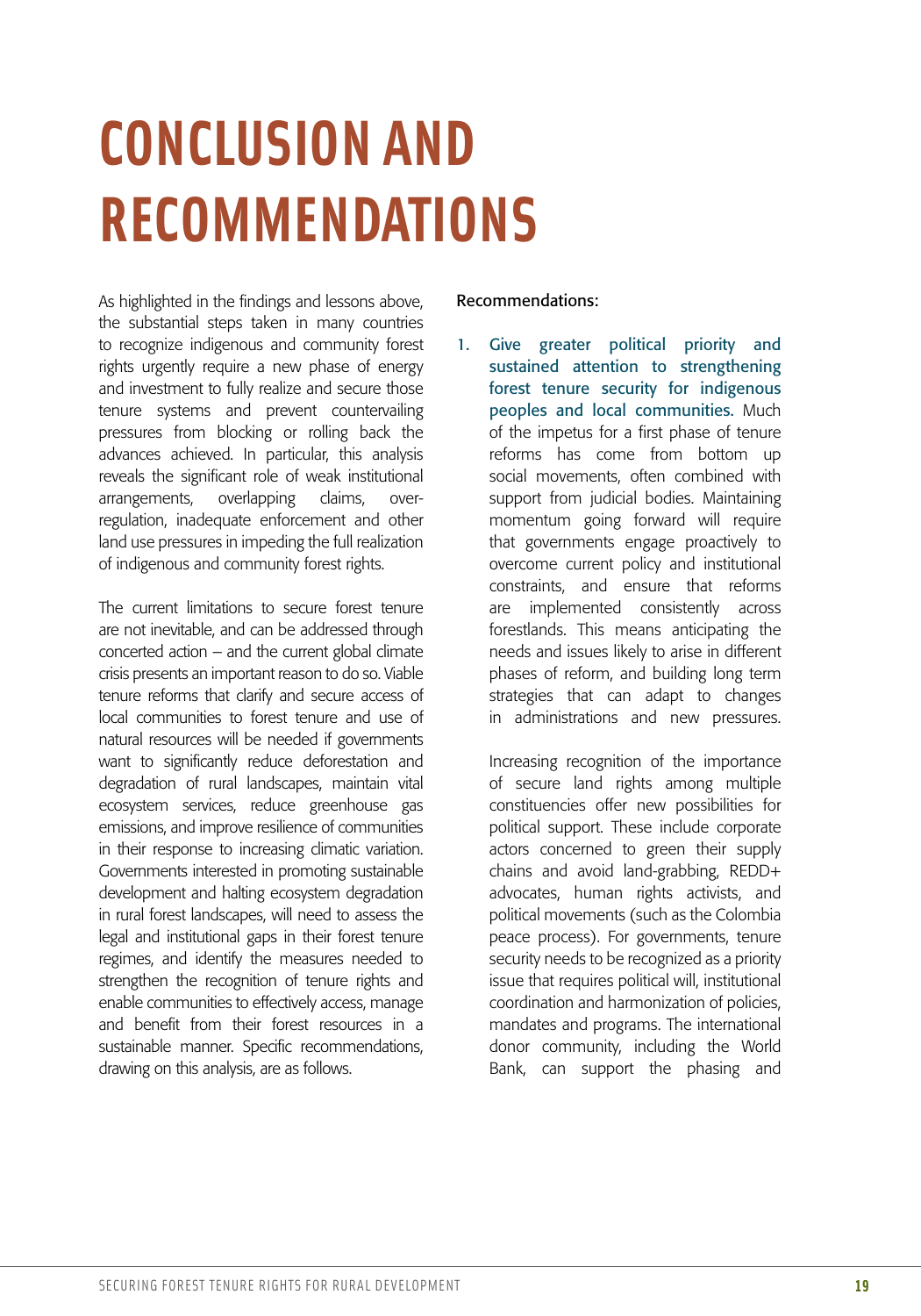sustained effort needed for tenure reforms, including through better integration of its lending instruments and more consistent advice and dialogue. While achieving tenure security in forest lands is a challenging and long term endeavor, it is also a necessary and urgent one.

2. Develop clearer and more efficient mechanisms for resolving overlapping claims that impede titling and protection of indigenous and community forest lands. The patterns of overlapping claims in indigenous and community forest lands are complex but need to be addressed and resolved as part of titling processes. Local judicial bodies and mechanisms will be particularly important to resolve overlapping claims, and government enforcement capacities will need to be stepped up to prevent or respond to incidents of encroachment. Indigenous and community capacities to monitor and patrol their territories also require increased support.

Geospatial tools are advancing very quickly in terms of both social innovation and technological innovation. This creates new opportunities, such as provisional mapping of indigenous and community lands so their presence can be made visible on national cadasters. Fusion data bases of all existing forest management plans, concessions, mining licenses, and other land uses will help identify overlaps that can be put forward to all parties for resolution, including public defenders. Geospatial tools can also support real-time monitoring to help communities identify encroachment early and strengthen enforcement systems. REDD+ is going to require this infrastructure as well.

3. Prioritize institutional strengthening for recognition, support and enforcement of indigenous and community forest rights. Weak government institutional capacities with unclear or overlapping mandates are a major constraint to the implementation and protection of community forest

tenure rights. Progress towards effective institutional arrangements will require taking a comprehensive look at the institutional roles and capacities needed for tenure, and taking steps to strengthen them. Lessons from this analysis include the need to focus tenure recognition mandates in a smaller number of government agencies, clarify the division of labor, and ensure harmonization and coordination across agencies with complementary roles. It will be important for countries embarking on reforms to anticipate the institutional capacities that will be needed and make provision for these at the outset of their reform processes.

- 4. Pay particular attention to the opportunities and challenges of decentralization for local forest tenure. When done right, decentralization locates government functions and support closer to local constituencies, and enables them to be more flexible and responsive to local concerns. To achieve this, decentralization frameworks need to be designed with direct involvement of affected communities, and local governments need to be main actors, not only the subjects of decentralization policies and programs that are decided vertically from the center. A key element to ensuring inclusive decision-making within a decentralized environment is to recognize that devolvement of authority must be accompanied with strengthening of the local processes that ensure "representativity" and effective participation by local communities who may otherwise remain marginalized.
- 5. Create new models for community forestry that empower communities and avoid counterproductive barriers to their forest management. Simpler and more flexible legal frameworks are needed to regulate community forestry and other extractive activities such as artisanal mining. These systems should be appropriate and responsive to local conditions, and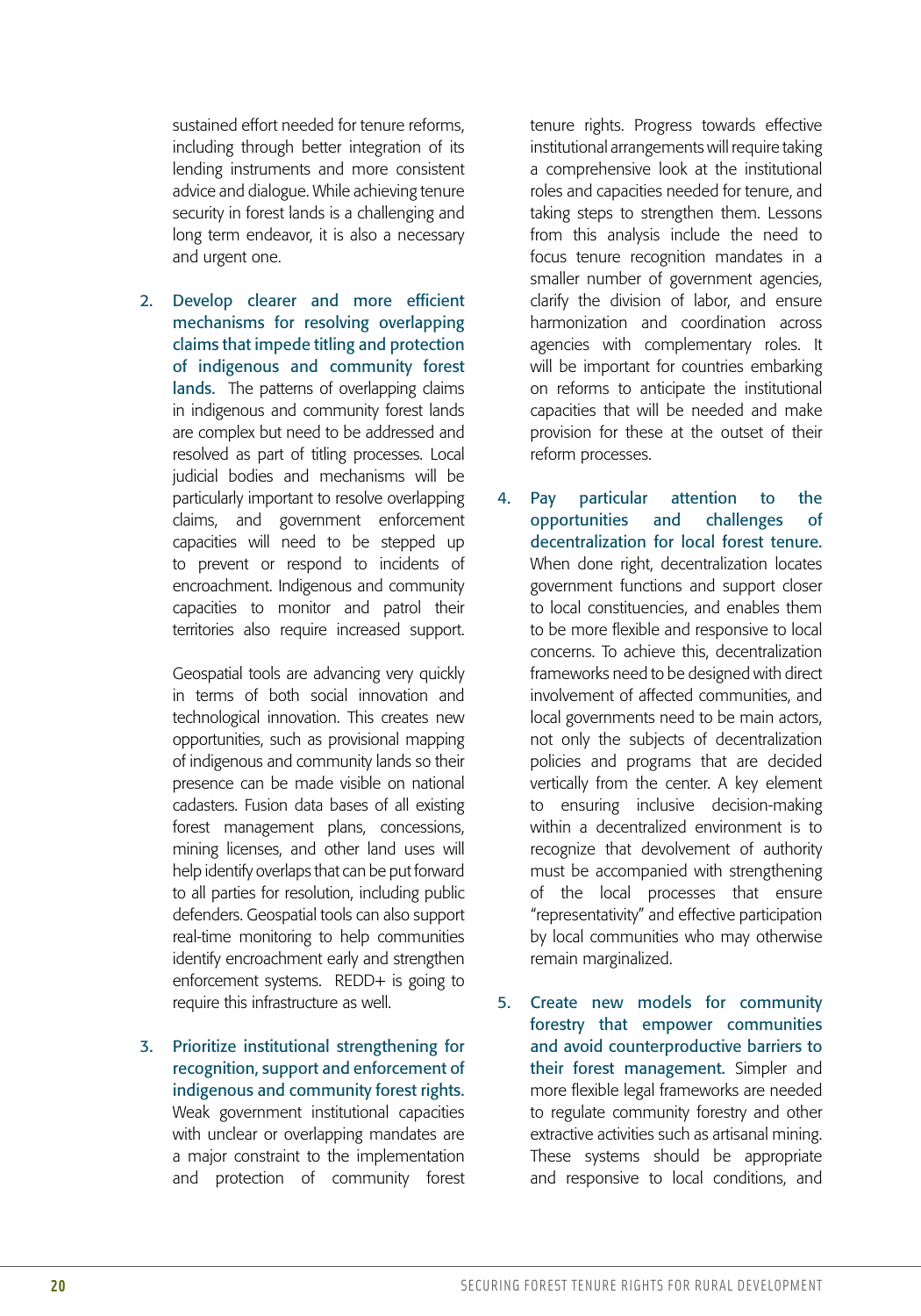avoid requirements for costly outside technical support to the extent possible. Systems should aim to establish the minimum requirements needed for environmental and social safeguards, while also supporting development of community forestry capacities and markets.

Where they exist, traditional forest governance and management systems should provide the point of departure for more *appropriate and locally-responsive*  forest regulation systems. Experience with a "best management practices" (BMP) approach indicates that a great deal can be accomplished by moving from highly prescriptive regulatory approaches to simplified "community friendly" approaches. BMPs are simplified norms that respond to the most relevant environmental and social risks in a particular forest operation, and tailor implementation and enforcement measures to local conditions and capacities. Experiences in many countries show that BMP systems yield much better results and compliance than traditional top-down regulations.

6. Adjust the balance in rural development priorities to avoid discriminating against community-based production activities. Current rural development policies are strongly biased towards large-scale commercial actors with limited recognition and support to communities and their local production systems. Large-scale commercial developments are negatively impacting local rights and livelihoods, forest ecosystems/services, and the environment/conservation of biodiversity. A bottom up approach to rural development needs to start with a committed shift to right the balance of political priorities to favor local communities, and a clear understanding of the dimensions and complexity of the tenure situation.

While pressures on land from agribusiness and extractive industry sectors will continue, they should be better controlled and channeled by governments in ways that reduce their social and environmental impacts. Such efforts should be supported by complementary actions to secure community tenure rights and support their abilities to negotiate (or reject) the terms of any outside investments, with due consideration to investments in local production systems. The World Bank and other donors can support the implementation and testing of innovative approaches through their lending, and also support learning and exchange on good practices.

7. Ensure that all rural development and REDD+ investments take account of customary forest rights and include well-functioning procedures to guarantee FPIC. Currently, the safeguard frameworks and processes in place for rural investments do not provide sufficient security to customary rights, and are mostly centered in statutory right systems. Where outside investments do occur in indigenous territories or community lands, well-functioning procedures to guarantee Free Prior and Informed Consent (FPIC) need to be in place. This means that any decisions that involve the use of natural resources in areas under statutory or customary land rights are planned and implemented with the FPIC of the affected communities. Meeting FPIC principles should also be considered a *sine qua non* in REDD+ initiatives supported by the international community. As mechanisms to secure FPIC are established, experience with their practical implementation should be assessed and shared, to improve their functioning over time, and to inform related efforts in other places. The World Bank and other donors can support such processes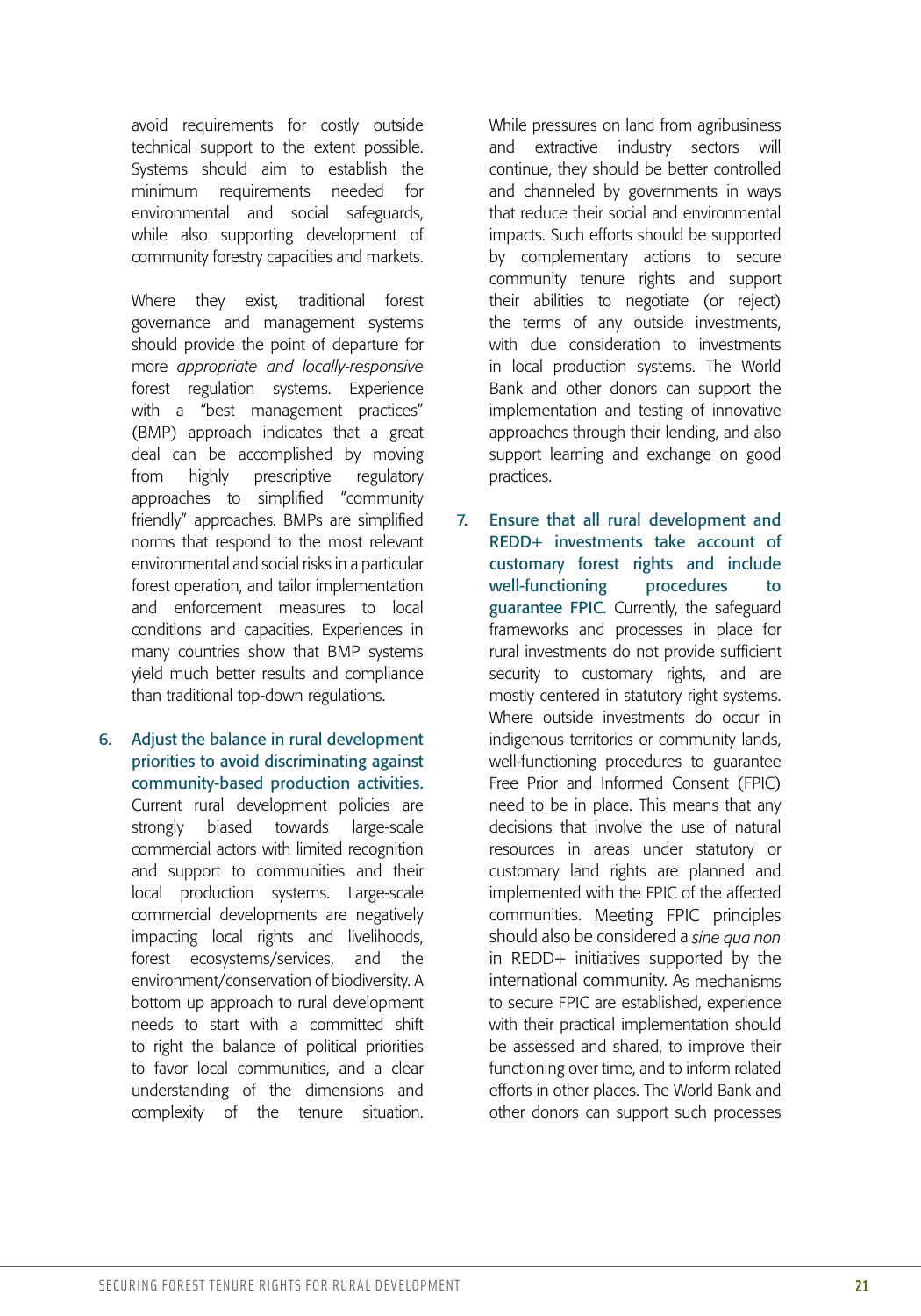of learning and exchange, including to inform the implementation of the Bank's own ESF provisions on FPIC.

8. Increase financing and technical support to tenure clarity and security as part of REDD+ initiatives. At a time when the studied countries have made progress in decentralizing land administration in favor of indigenous peoples and local communities, governments need to demonstrate that REDD+ can contribute to this process and promote the consolidation of their rights. Governments must avoid implementing REDD+ initiatives in a centralized manner, controlled by national level agencies, in ways that risk rolling back important tenure reforms that have been achieved with so much effort. International agencies, both bilateral and multilateral, have a critical role to play in encouraging national governments and forest/environmental agencies in this regard, drawing on international frameworks and comparative experience.

While REDD+ may not be sufficient either as a political impetus or as a source of investments to advance forest tenure on its own, REDD+ initiatives can contribute by conducting research and analysis to understand the status of forest tenure in priority forest areas, investing in titling, conflict resolution or other measures

to secure tenure rights in these areas, and joining in national discussions and processes to advance tenure reforms. More secure indigenous and community forest tenure will contribute to the success of REDD+ initiatives, while related issues such as the ownership of carbon and benefit sharing need to be addressed through careful involvement of indigenous peoples and local communities. The World Bank and other donors working on land rights can do more to promote and support these kinds of investments, to the benefit of communities and climate mitigation.

Overall, investments in knowledge and learning will continue to be important for tenure reform efforts going forward. Experiences and lessons such as the ones identified here can help policyand decision-makers progress beyond the initial phases of tenure reforms and build supportive institutional capacities, regulations, and procedures. Building and sharing knowledge is also important to inform the efforts of people anticipating or struggling to resolve similar challenges in other countries. These efforts can be further supported by tools that enable national actors to assess their own situations and identify where improvements are needed. While increasing tenure security remains a significant global challenge, the way forward is to learn by doing, through innovation and adaptation based on experience.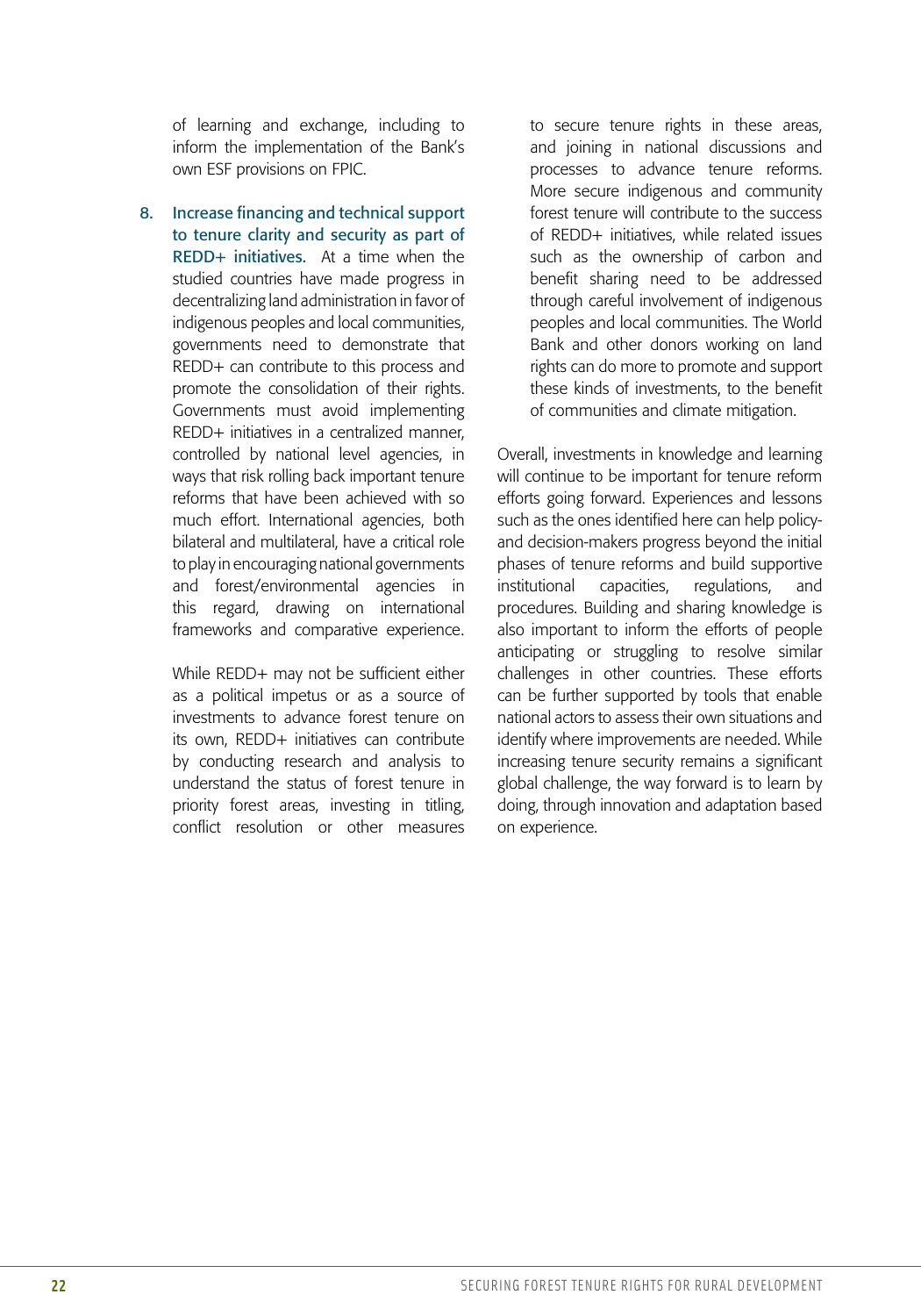### **ENDNOTES**

1 Sunderlin, W.D., J.H. Hatcher and M. Liddle. 2008. From Exclusion to Ownership?. Challenges and Opportunities in Advancing Forest Tenure Reform. Rights and Resources Initiative. 54 p.

Baumann, P. 2002. Improving access to natural resources for the rural poor. A critical analysis of central concepts and emerging trends from a sustainable livelihoods perspective. Food and Agriculture Organization 2002.

Deininger, Klaus. 2003. *Land policies for growth and poverty reduction.* A World Bank policy research report. Washington, DC : World Bank Group. http://documents.worldbank.org/curated/ en/485171468309336484/Land-policies-forgrowth-and-poverty-reduction.

Payne, G., Mitchell, J., Kozumbo, L., English, C. and Baldwin, R. (2015) Legitimate land tenure and property rights: fostering compliance and development outcomes. Department for International Development. London: DAI.

Ghezae, N; M. Berlekom, L. Engström, M.L. Eriksson, G. Gallardo, K. Gerhardt, P. Knutsson, P. Malmer, E. Stephansson and S. von Walter. 2009. Natural Resource Tenure – a crucial aspect of poverty reduction and human rights. Sida Studies no. 23. Swedish International Development Cooperation Agency.

- 2 Giovarelli, Renee, Beatrice Wamalwa and Leslie Hannay 2013. *Land Tenure, Property Rights and Gender: Challenges and Approaches for Strengthening Women's Land Tenure and Property Rights*. Washington, DC: US Agency for International Development.
- 3 Stevens, Caleb, Robert Winterbottom, Jenny Springer, Katie Reytar 2014. *Securing Rights, Combatting Climate Change*. Washington, DC: World Resources Institute.
- 4 Nelson A, Chomitz KM (2011) Effectiveness of Strict vs. Multiple Use Protected Areas in Reducing Tropical Forest Fires: A Global Analysis Using Matching Methods. PLoS ONE 6(8): e22722. https://doi.org/10.1371/journal.pone.0022722.
- 5 Bray, D.B, C. Antinori, and J. M. Torres-Rojo, 2006. The Mexican model of community forest management: The role of agrarian policy, forest policy and entrepreneurial organization. *Forest Policy and Economics, Volume 8, Issue 4. Pages 470-484.*

Ricketts TH, Soares-Filho B, da Fonseca GAB, Nepstad D, Pfaff A, Petsonk A, et al. (2010) Indigenous Lands, Protected Areas, and Slowing Climate Change. PLoS Biol 8(3): e1000331. https://doi.org/10.1371/journal.pbio.1000331.

Nepstad, D., Schwartzman, S., Bamberger, B., Santilli, M., Ray, D., Schlesinger, P., Lefebvre, P., Alencar, A., Prinz, E., Fiske, G. And Rolla, A. (2006), Inhibition of Amazon Deforestation and Fire by Parks and Indigenous Lands. Conservation Biology, 20: 65–73. doi:10.1111 /j.1523-1739.2006.00351.

- 6 FAO 2012. *Voluntary Guidelines on the Responsible Governance of Tenure of Land Fisheries and Forests in the Context of National Food Security*.
- 7 UN Declaration on the Rights of Indigenous Peoples. Adopted September 2007 by the UN General Assembly.
- 8 RRI 2014. What Future for Reform? Progress and slowdown in forest tenure reform since 2002. Washington, DC: Rights and Resources Initiative.
- 9 FAO 2011. State of the World's Forests. Food and Agriculture Organization of the United Nations. Rome.
- 10 World Bank Group. 2016. The Little Green Data Book. World Bank Indicators.
- 11 *Comisión Hondureña de Desarrollo Forestal* (COHDEFOR), previously also known as *Administración Forestal del Estado* (AFE).
- 12 Idem. Endnote No. 8.
- 13 Management plan required for commercial forestry.
- 14 Idem. Endnote No. 13.
- 15 Idem. Endnote No. 13.
- 16 Idem. Endnote No. 13.
- 17 Compensation only through government subsidies (e.g. bonds).
- 18 Lands not owned but controlled by Indigenous communities.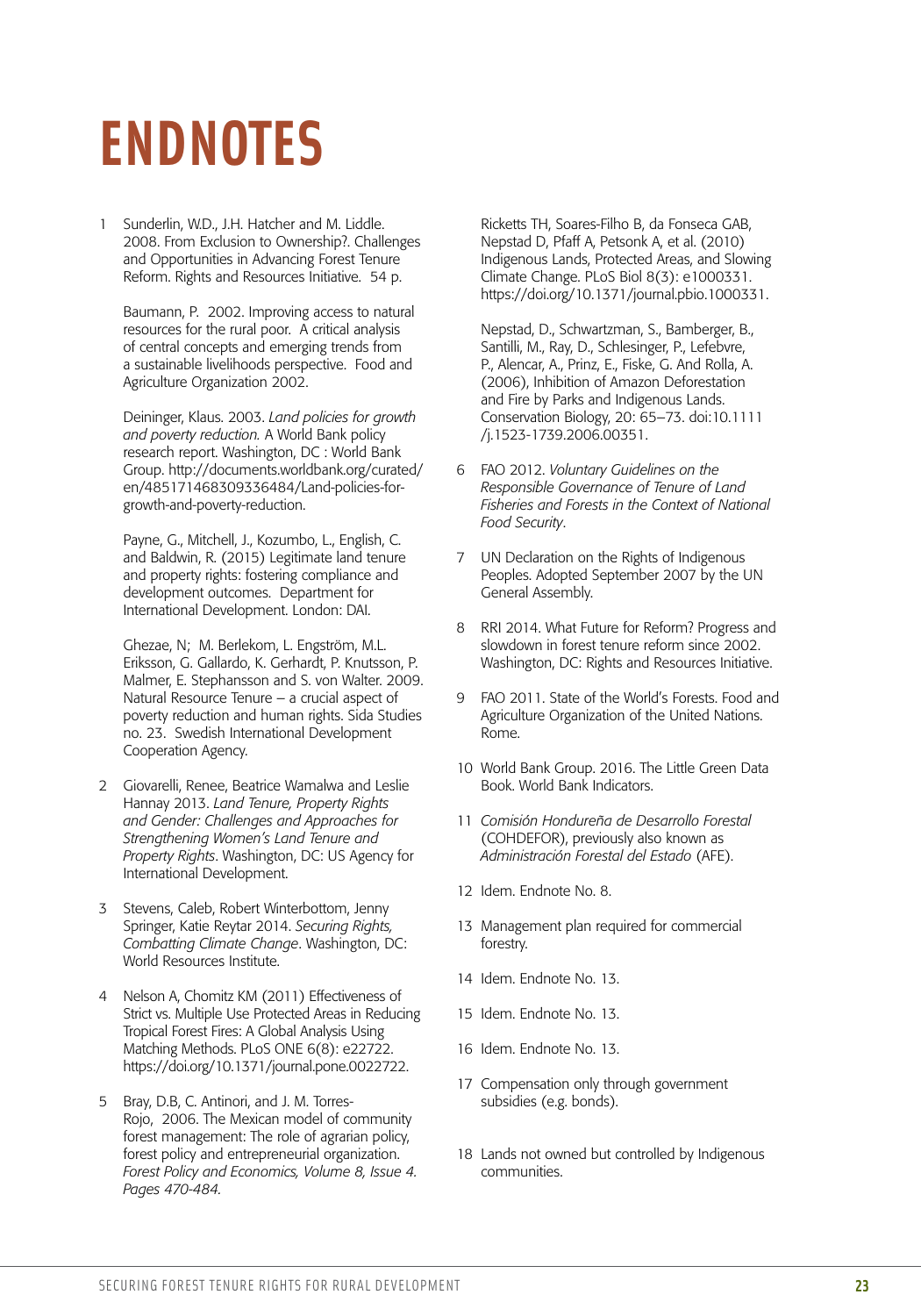- 19 Tenure regime used for indigenous communities living in isolation or limited contact with nonindigenous groups.
- 20 Use limited for subsistence purposes only; no commercial extraction of timber or non-timber forest products is permitted.
- 21 Land can be leased and use as collateral; but sold only when support from community members is above 65% (in the Amazon and Andean regions) and 50% (Pacific coast region).
- 22 Alienation is not included in the bundle of rights required for tenure security, as the alienation of customary lands has often led to harmful consequences for communities (see reference in Endnote No. 8).
- 23 Idem. Endnote No. 8.
- 24 National Forestry Institute of Nicaragua, 2009. National Forestry Inventory 2007-2008.
- 25 Idem. Endnote No. 8.
- 26 Instituto del Bien Común.
- 27 Instituto Del Bien Comun (Ibc). 2016. Tierras Comunales: Mas Que Preservar El Pasado Es Asegurar El Futuro. El Estado De Las Comuniades Indígenas Del Peru. Informe 2016.
- 28 Pineda, B. L. 2006. Shipwrecked Identities. Navigating Race on Nicaragua's Mosquito Coast. Rutgers University Press. 287 pp. Molett, Sharlene. 2011. Contested Autonomy: Globalization and Miskito Customary Property Rights ion the Río Plátano Biosphere Reserve. In: Property, Territory, Globalization. Struggles over Autonomy. (Ed. By W. D. Coleman). Pp. 101-121.
- 29 In Spanish, this is often referred to as *saneamiento,* or the process of legally resolving boundary conflicts.
- 30 While there are no community tenure regimes in El Salvador, communities are allowed to access public forest lands to extract forest products for subsistence.
- 31 El Peruano. Normas Legales. 2014. Ley que Establece Medidas Tributarias, Simplificación de Procedimientos y Permisos para la Promoción y Dinamización de la Inversión en el País.
- 32 For example, the 2016-2020 UN-REDD Programme Strategy adopts Tenure and REDD+ as a cross-cutting theme.
- 33 RRI 2016b. Community Rights and Tenure in Country Emission Reduction Programs: Status and Risks for the FCPF Carbon Fund. Washington, DC: Rights and Resources Initiative.
- 34 RRI 2016a. Indigenous Peoples and Local Community Tenure in the INDCs: Status and Recommendations. Washington, DC: Rights and Resources Initiative.